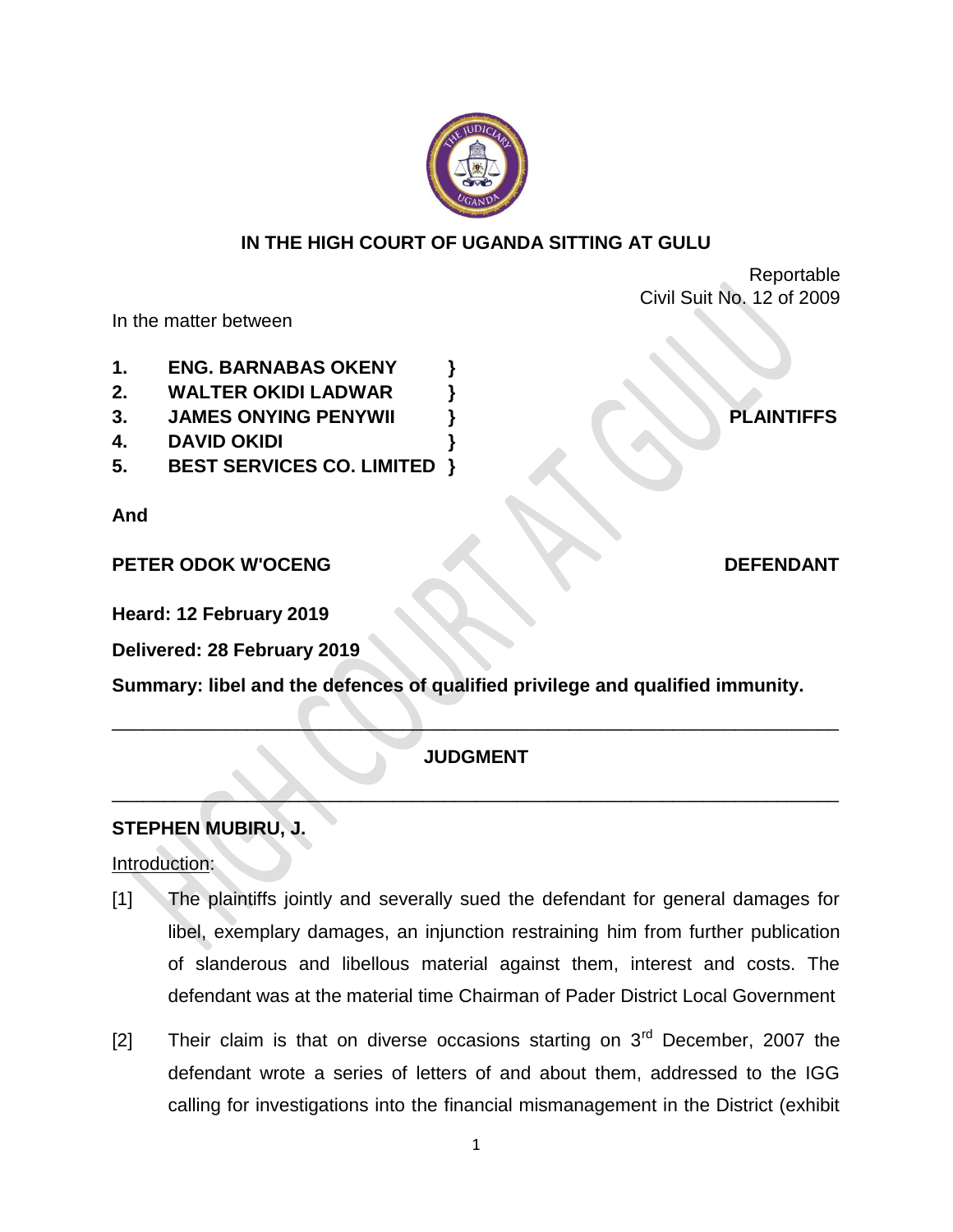$P.E.1$ ). On  $6<sup>th</sup>$  October, 2008 he wrote a letter addressed to the Minister of Local government over a similar subject (exhibit P.E.2); on  $25<sup>th</sup>$  November, 2008 he wrote another letter addressed to IGG over a similar subject (exhibit P.E.3); on 19<sup>th</sup> January, 2009 he wrote another letter addressed to IGG on the same subject (exhibit P.E.4). The letters were copied to several people including personnel from the print (exhibit P.E.5) and electronic media. The subject if the defendant's complaint in those letters received wide media coverage in both forms. The contents of those letters was defamatory of the plaintiffs and as a result of their publication, the reputation and public image of each of the plaintiffs was damaged.

[3] In his written statement of defence, the defendant denied writing or publishing any defamatory letters to the named publishing houses and electronic media. He admitted writing letters to government agencies concerned with the subject of his complaint that included the IGG, the Minister of Local Government, the Permanent Secretary to the Ministry of Local Government, the Resident District Commissioner of Pader, the Chief Administrative Officer of Pader, the Attorney General and the Chairman of the Local Government Accounts Committee, all of which offices he was accountable to. He contended that nothing contained in those letters was defamatory of the plaintiffs. In the alternative he pleaded qualified privilege. The letters were not malicious but were rather written for purposes of initiating investigation into suspected public corruption. The plaintiffs did not suffer any injury to their reputation or credit as a result of those letters. He prayed that the suit be dismissed with costs.

## The plaintiffs' evidence:

[4] The third plaintiff Onying Penyii testified as P.W.1 and stated that at the material time he was Director of Operations at the office of the IGG and director in Best Services Co. Limited (the  $5<sup>th</sup>$  plaintiff). On receiving the letter dated  $3<sup>rd</sup>$ December, 2007 the Deputy IGG called him to his office and sought his comment. Subsequently the IGG showed him the letter dated  $6<sup>th</sup>$  October, 2008.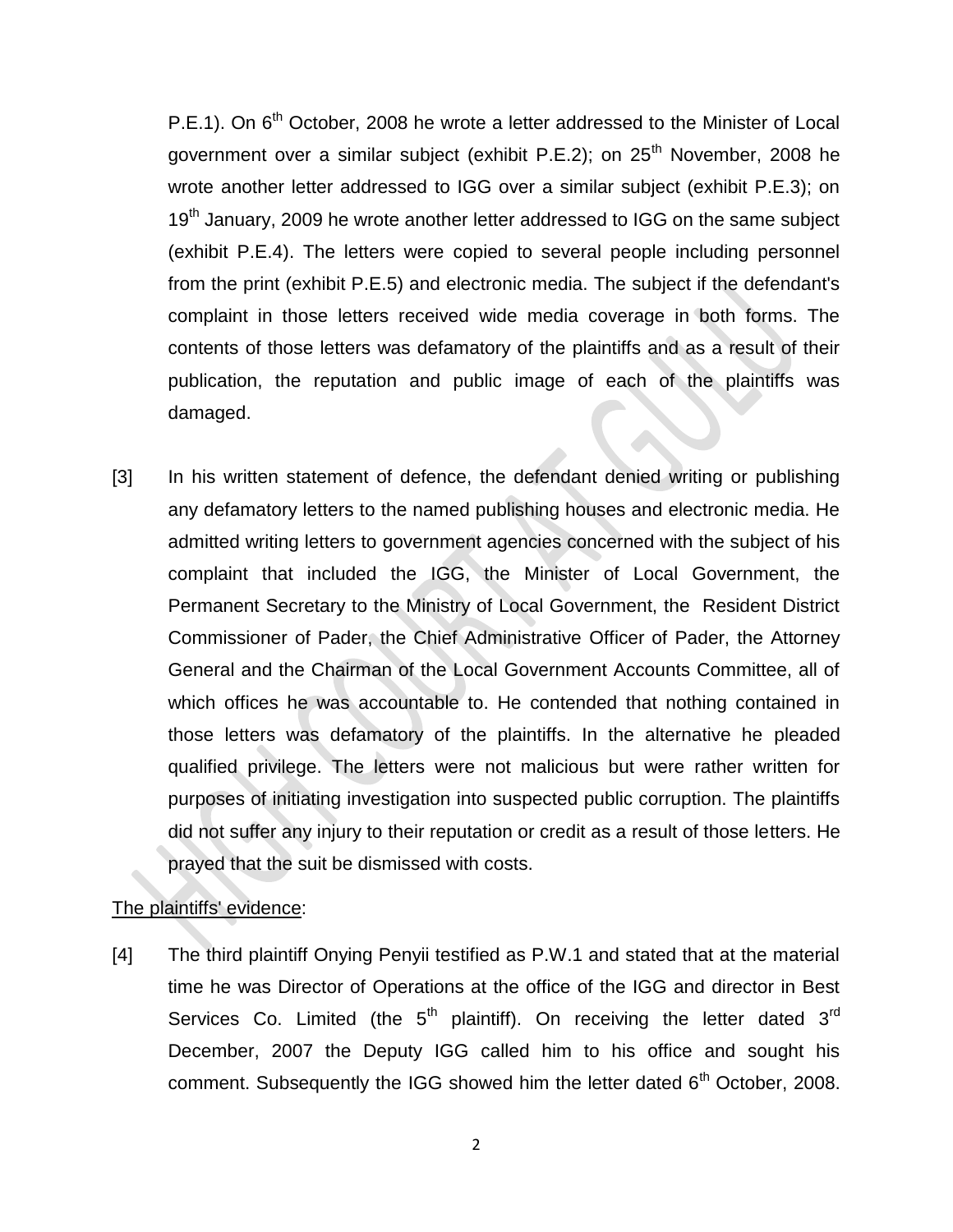The practice is that complaints are channeled to the IGG who then allocates each to a member of staff to investigate. The letters damaged his reputation. The reputation of the company which has been in business since the year 2002 too has been dented. It has not been able to secure any work in Pader District since the publications. He is not involved in the day to day running of the  $5<sup>th</sup>$  plaintiff but is a co-signatory to its account. The defendant in his communications threatened to take copies of the letters to the press and also appeared on FM radio stations. At the time the letters were written, there were ongoing investigations by the IGG into financial issues in Pader District involving inflated bills for construction of a garage, recruitment and so on.

- [5] The first plaintiff Engineer Barnabas Okeny testified as P.W.2 and stated that he is the chairman Board of Directors and Managing Director of the  $5<sup>th</sup>$  plaintiff. The defendant wrote letters concerning all the plaintiffs whose content was defamatory. The letters contained a lot of false allegations. The defendant supplied the information to the New Vision and also was on air on Mega FM radio station. Since the year 2007, the  $5<sup>th</sup>$  plaintiff has been unable to secure any contracts from Pader District and the last one it had secured around the time of those publications, worth shs. 100 million for building a Polytechnic in Gulu, was withdrawn.
- [6] The fourth plaintiff David Okidi testified as P.W.3 and stated that he was at the material time the Manager of Mega FM and shareholder in the  $5<sup>th</sup>$  plaintiff. He was defamed by the defendant through an article published in The New Vision Newspaper. The company was accused of diverting funds meant for UPE in Pader District. He was called by his line Minister to explain his position since his company was involved. Radio Stations in Northern Uganda gave wide coverage to the story. The company was accused of securing contracts in the district fraudulently and it has since lost business.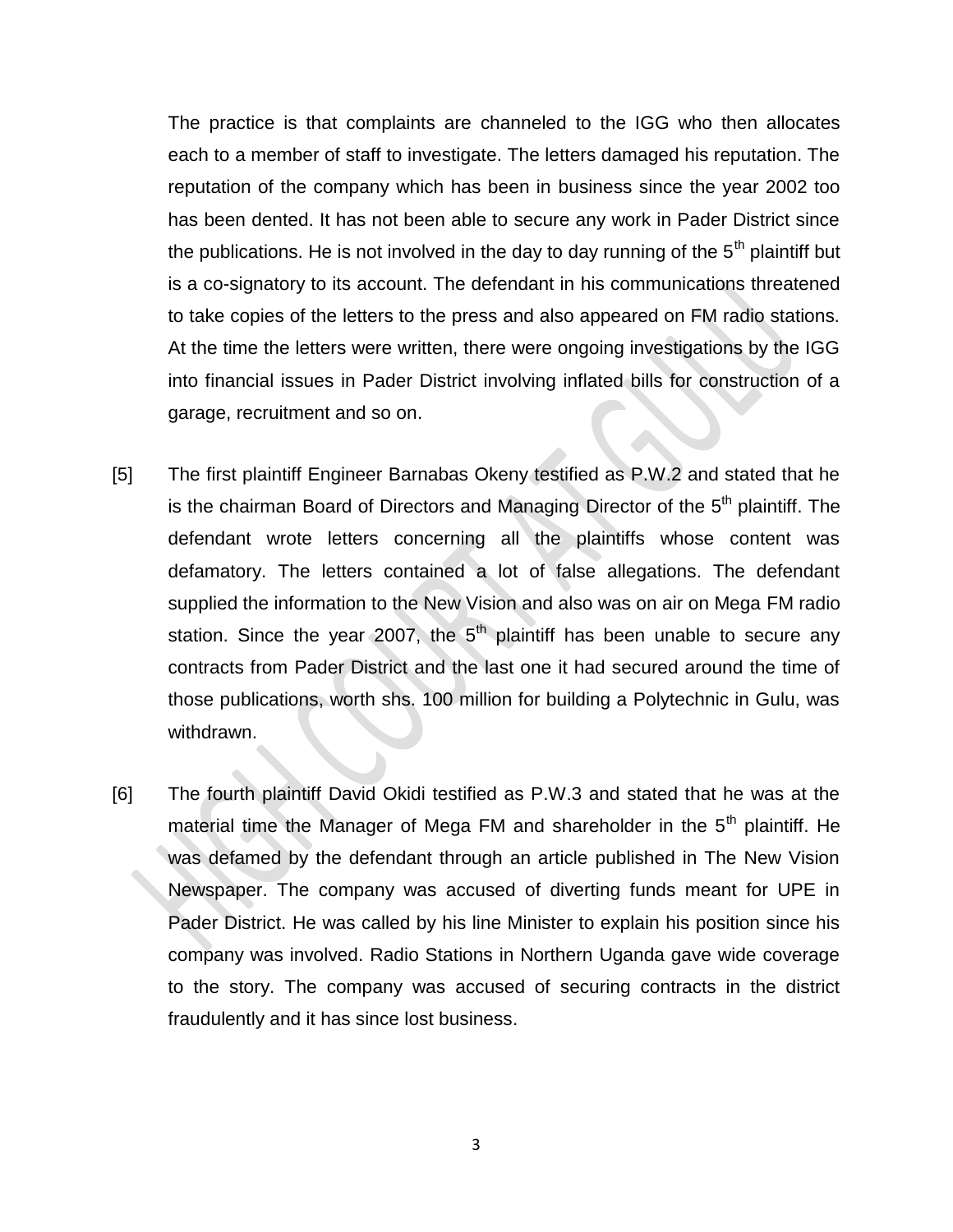- [7] The second plaintiff Walter Okidi Ladwar testified as P.W.4 and stated that he is director and Secretary of the  $5<sup>th</sup>$  plaintiff. The  $5<sup>th</sup>$  plaintiff obtains contracts through an open bidding process. Payments go through certification as per contract terms. He was called on phone by a lady journalist of The New Vision in Kampala and when they met she showed him nine letters from the defendant addressed to the IGG and the Minister of local Government and asked for his side of the story. She had copies of the correspondences written by the defendant. He told her the allegations were false. An article was later published relating to that story. Several concerned people who read the article from within and outside the country called expressing their concern. The defendant was the source of information given to the press.
- [8] P.W.5 Ambrose Ochen is a former Assistant Chief Administrative Officer of Pader District. He testified that the  $5<sup>th</sup>$  plaintiff was contracted to construct a Doctors' house at Pader Health Centre and a primary School. The company secured the contract by following the bidding process. On completion, the defendant occupied the house and did not raise any complaints about defects. The defendant never raised any complaint concerning the  $5<sup>th</sup>$  plaintiff in Council. No funds were diverted to pay the  $5<sup>th</sup>$  plaintiff. The allegations contained in exhibits P.E.1, P.E.2 and P.E.3 are false. This information was published in The New Vision Newspaper and on Mega FM. He too has a pending defamation suit against the defendant arising from those publications.
- [9] P.W.6 Mwa Christopher testified that the 5<sup>th</sup> plaintiff executed construction work in Pader District involving the construction of classrooms and supply of school furniture under his supervision on behalf of the District. No queries were raised about their work. Although money would at times be diverted from the UPE fund for other services, but it was not necessarily to the  $5<sup>th</sup>$  plaintiff. The prices quoted by the  $5<sup>th</sup>$  plaintiff were not inflated and it never entered into negotiations with the District before the contract award.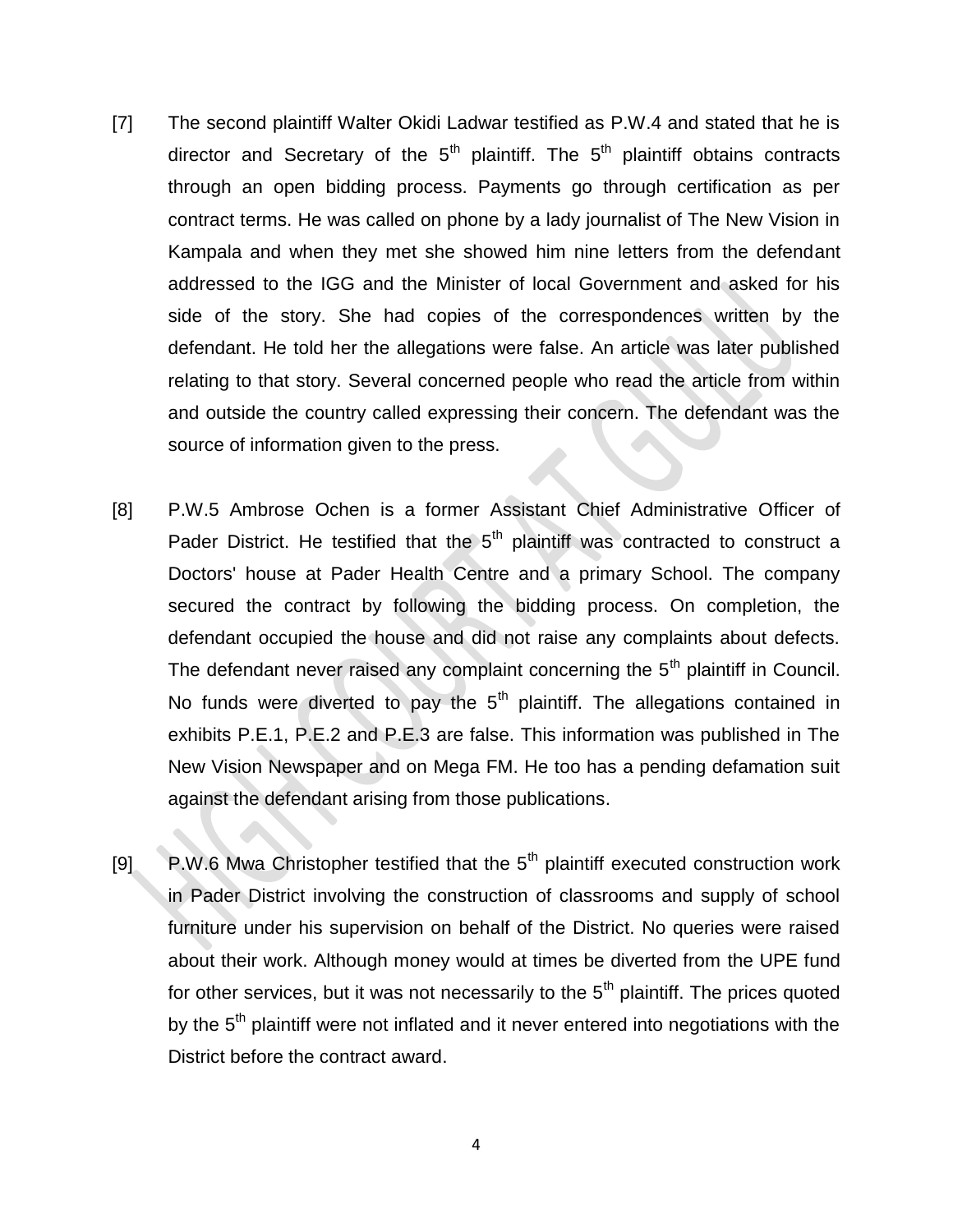#### The defendant's evidence:

- [10] In his defence as D.W.1 the defendant, Peter Odok W'Oceng, stated that he is the former L.C.V Chairman of Pader District. An audit report published by the Auditor General had contained a number of recommendations. After the report had been adopted by Council, a meeting of the Executive had opted for court action but he chose to involve the IGG first, hence the letter (exhibit P.E.1). Complaints arose regarding the diversion of UPE funds. He then wrote to the Minister of Local Government (exhibit P.E.2). He never convened any press conference or gave copies of the letters to the press and he does not know how the plaintiffs obtained copies. Copies were only given to stakeholders and he never instructed any of them to publish them in the media.
- [7] D.W.2 Otai Charles, a former Chief Administrative Officer of Pader District testified that the three letters complained of were copied to him. It is true that there had been diversion of funds from the School Facilitation Grant but he did not know who the beneficiary was. The letters were written in good faith following recommendations by the Public Accounts Committee. He did not recall though the  $5<sup>th</sup>$  plaintiff having done shoddy work or the issue having come up for discussion by Council.

## The plaintiffs' final submissions:

[8] In their final submissions on behalf of the plaintiffs, Byamugisha Gabriel and Company Advocates argued that all the plaintiffs are private persons and letters to the IGG were misplaced. In his letter of  $25<sup>th</sup>$  November, 2008 the defendant indicated that if the IGG did not take action, he would proceed to hold a press conference to expose the rot. It is not by coincidence that on  $12<sup>th</sup>$  December, 2009 the allegations were published in The New Vision (exhibit P.E.5) who quoted the defendant as their source of information. The allegations were proved to be false by the plaintiffs and their witnesses. The words in their natural and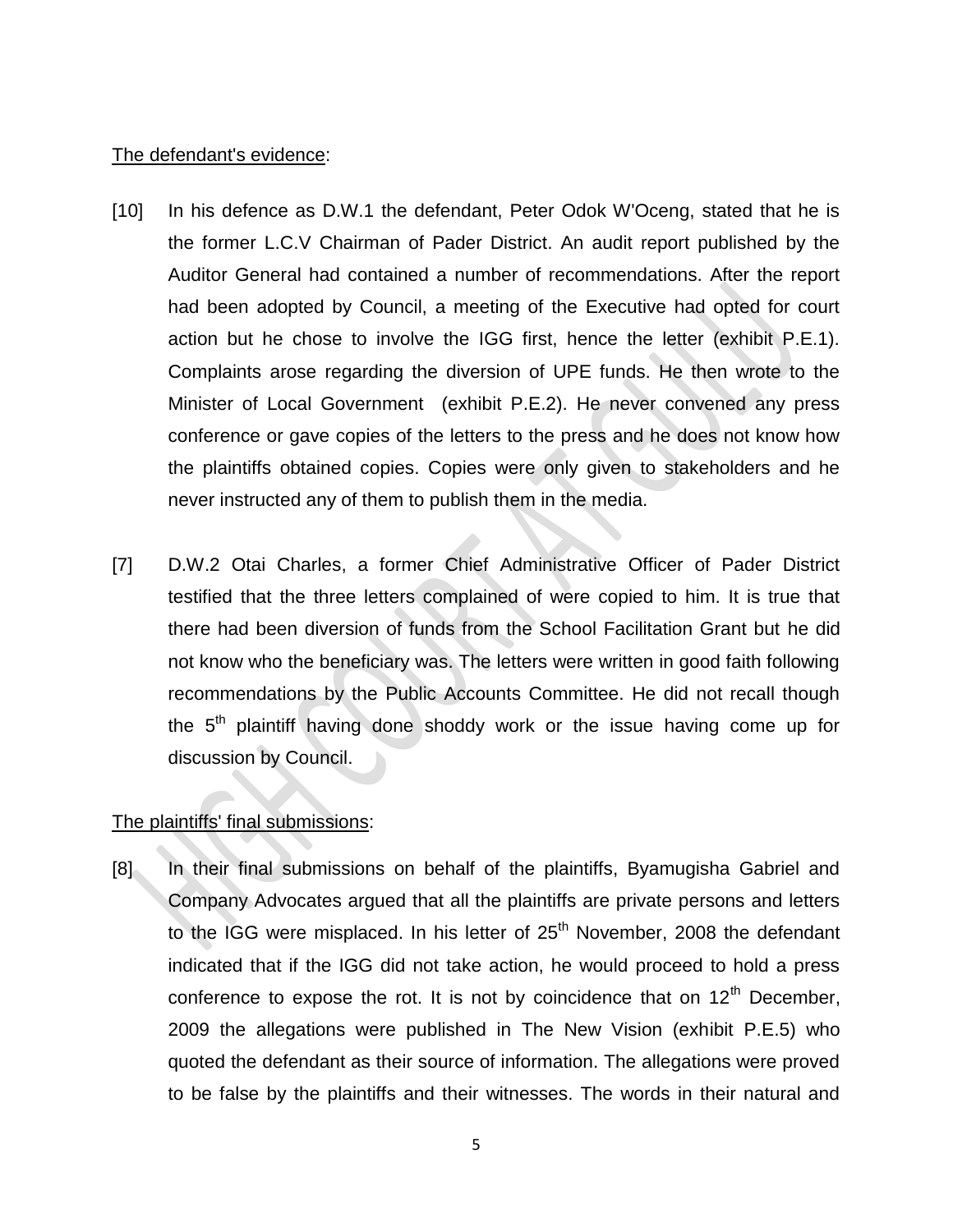ordinary meaning conveyed meanings that are defamatory of the plaintiffs. In exhibit P.E.1 the third plaintiff was portrayed as a person using his office to cover up wrongs committed by his company. In exhibits P.E.2 and P.E.3, he portrayed the rest of the plaintiffs as unscrupulous and unprofessional in their methods of work in the procuration and execution of construction contracts with Pader District Local Government. The communications both to the IGG and the Minister of Local Government were made in bad faith. None of the offices communicated to had authority to investigate private persons. The defendant acted maliciously in that he knew the statements to be false. He did not involve any of the organs of the District in taking the decision to communicate that information. The plaintiffs reputation has been lowered as a result of the publications and hence they are entitled to the remedies sought against the defendant. They proposed shs. 600,000,000/= as general damages for the plaintiffs collectively, shs. 100,000,000/= as punitive damages and interest on both awards from the date of judgment. They also sought permanent injunction to issue against the defendant with an order to meet the plaintiff's costs.

#### The defendant's final submissions:

[9] In response, KGN Advocates on behalf of the defendant submitted that none of the publications complained of concerned any of the plaintiffs in their office, profession, calling, trade or business. They were written calling upon the responsible officers to investigate corruption within the district. The defendant having written multiple times without receiving a response from the IGG, was justified to and correctly surmised that it was the third plaintiff, who was employed in that office, that was blocking access to these complaints by the IGG. Inviting investigation into the plaintiffs' wealth was justified considering the circumstances in which the plaintiff had been paid with funds diverted from the School Facilitation Grant sent to the District. The words were not defamatory since they were stated within the context of inviting an investigation to establish their truth. They were not addressed to the whole world but to the persons with a duty to initiate such investigations. There is no proof that any of the plaintiffs was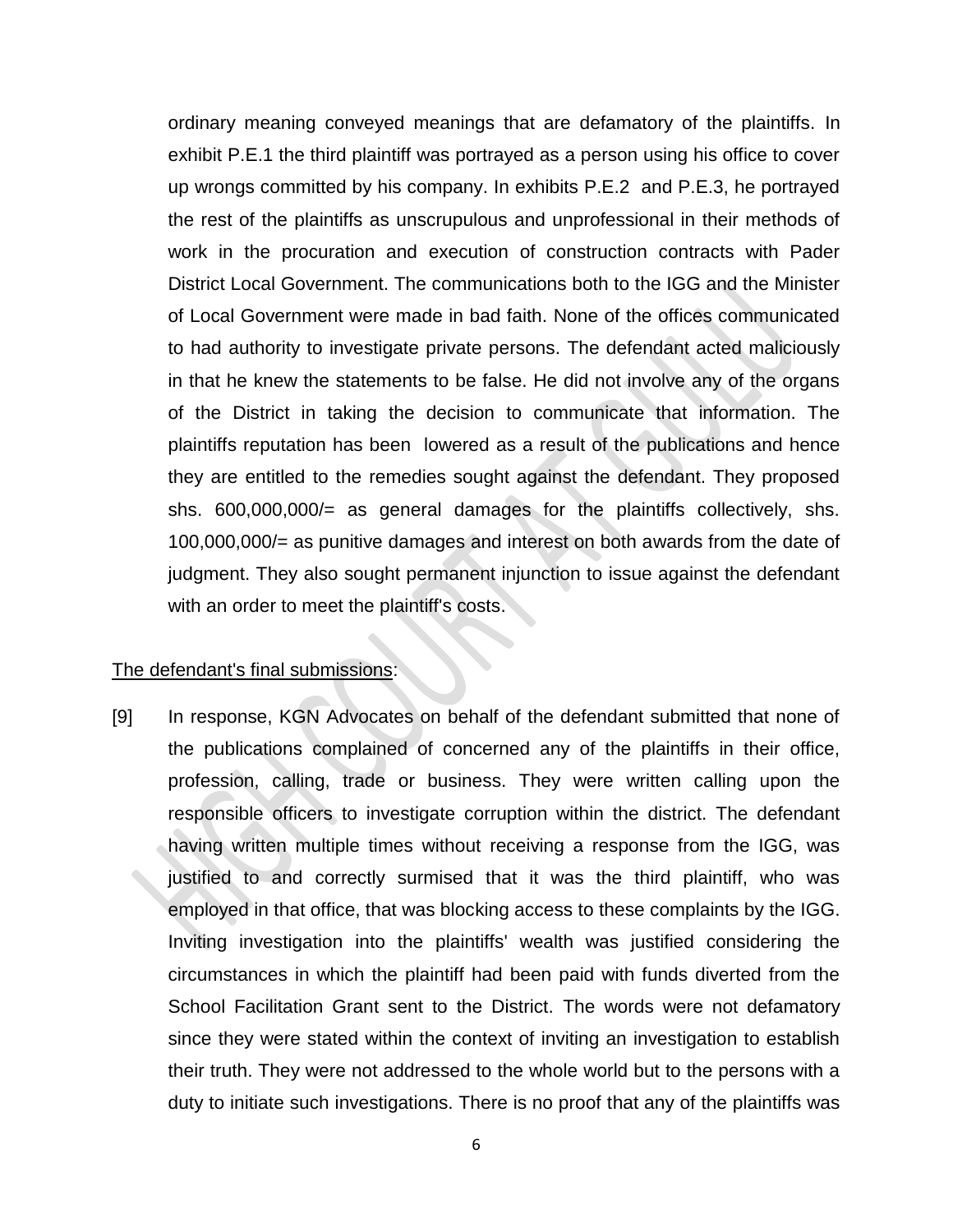injured in his reputation. Both the Minister of Local Government and the office of IGG are mandated to investigate mismanagement of funds within Local Governments. The persons to whom the letters were copied received them in their official capacities. In any event, there is no evidence to show that any of the persons to whom the letters were copied received the copies in fact. There is no evidence that it is the plaintiff who published the letters to the press. Ms. Barbara Among of The New Vision to whom the article is attributed was never called as a witness. Although in one of the letters the defendant issued a threat of convening a press conference, there is no evidence that he ever did so. Ms. Barbara Among only quoted from the letters and did not disclose who gave her copies. There is no evidence of a malicious intent. None of the plaintiffs was defamed. None is entitled to any relief and the suit should be dismissed with costs to the defendant

#### Issues to be decided:

- [10] The following issues were agreed upon by counsel for both parties during the scheduling conference, namely;
	- 1. Whether the letters complained of are defamatory of the plaintiffs.
	- 2. If so, whether the statements are privileged..
	- 3. If so, whether the statements complained of were published by the defendant to the press.
	- 4. Whether the statements were malicious.
	- 5. Whether the plaintiffs are entitled to the reliefs sought.

## Requirements as to pleadings:

[11] As a preliminary observation, this being a claim in libel, the plaintiff was under a duty to; (a) plead that the defendant made a false and defamatory statement concerning the plaintiff, (b) the defendant made an unprivileged publication of that statement to a third party, and (c) except where the libel is actionable *per se*, the plaintiff must plead and prove special damages. For a statement complained of as being defamatory, the actual words must be set forth verbatim in the plaint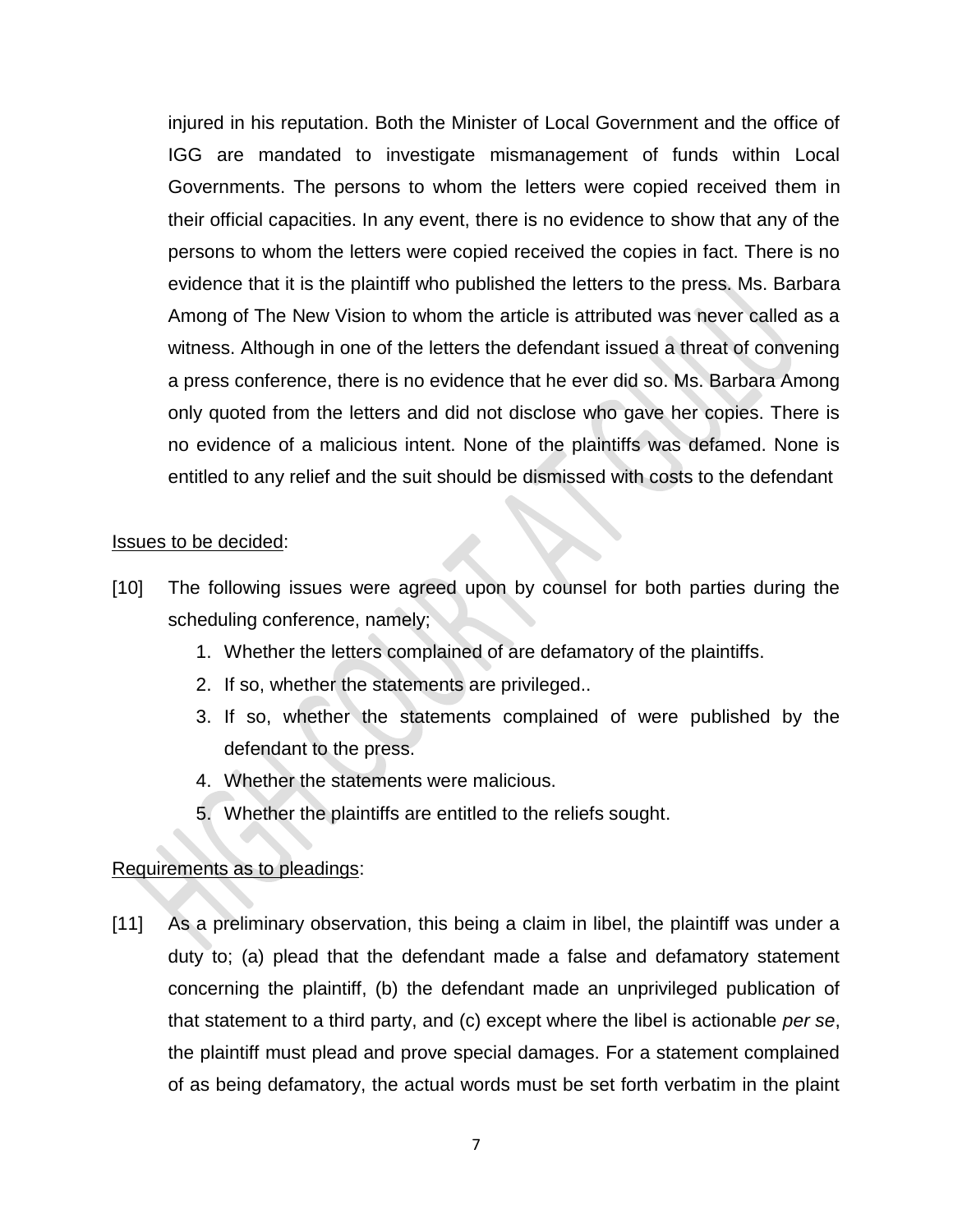and the persons to whom publication was made have to be mentioned in the plaint (see *Rutare S. Leonidas v. Rudakubana Augustine and Kagame Eric William [1978] H.C.B. 243*). A plaint in a defamation suit that does not allege persons to whom publication was made nor that the words uttered were false and were published maliciously, which are matters essential in a plaint, does not disclose any cause of action and is bad in law (see *Karaka Sira v. Tiromwe Adonia [1977] H.C.B. 26*). the plaint in this suit meets all these basic requirements.

# **First issue;** Whether the letters complained of are defamatory of the plaintiffs; **Third issue;** If so, whether the statements complained of were published by the defendant to the press.

- [12] The above two issues are intertwined and therefore will be considered concurrently. In a suit for libel, a plaintiff has to prove that the relevant statement is defamatory, but he or she does not have to prove that it was a lie. If a statement is defamatory, the court will simply assume that it was untrue. The test of defamatory nature of a statement is its tendency of excite against the plaintiff the adverse opinions or feeling of other persons.
- [13] In *Ssejjoba Geoffrey v. Rev. Rwabigonji Patrick [1977] H.C.B 37* a defamatory statement was defined as one which has a tendency to injure the reputation of the person to whom it refers by lowering him in the estimation of right-thinking members of society generally and in particular to cause him to be regarded with feelings of hatred, contempt, ridicule, fear, dislike and disesteem. If words have been proved to be defamatory of the plaintiff, general damages will always be presumed slander imputing criminal conduct is actionable per se. Imputation of commission of a criminal offence is actionable per se without any need of proving damage on the part of the plaintiff (See *Blaize Babigumira v. Hanns Besigye HCCS No. 744 of 1992*). In *Gatley on Libel and Slander* (9<sup>th</sup> edition) where (at p 7 para 1.5) the learned authors state: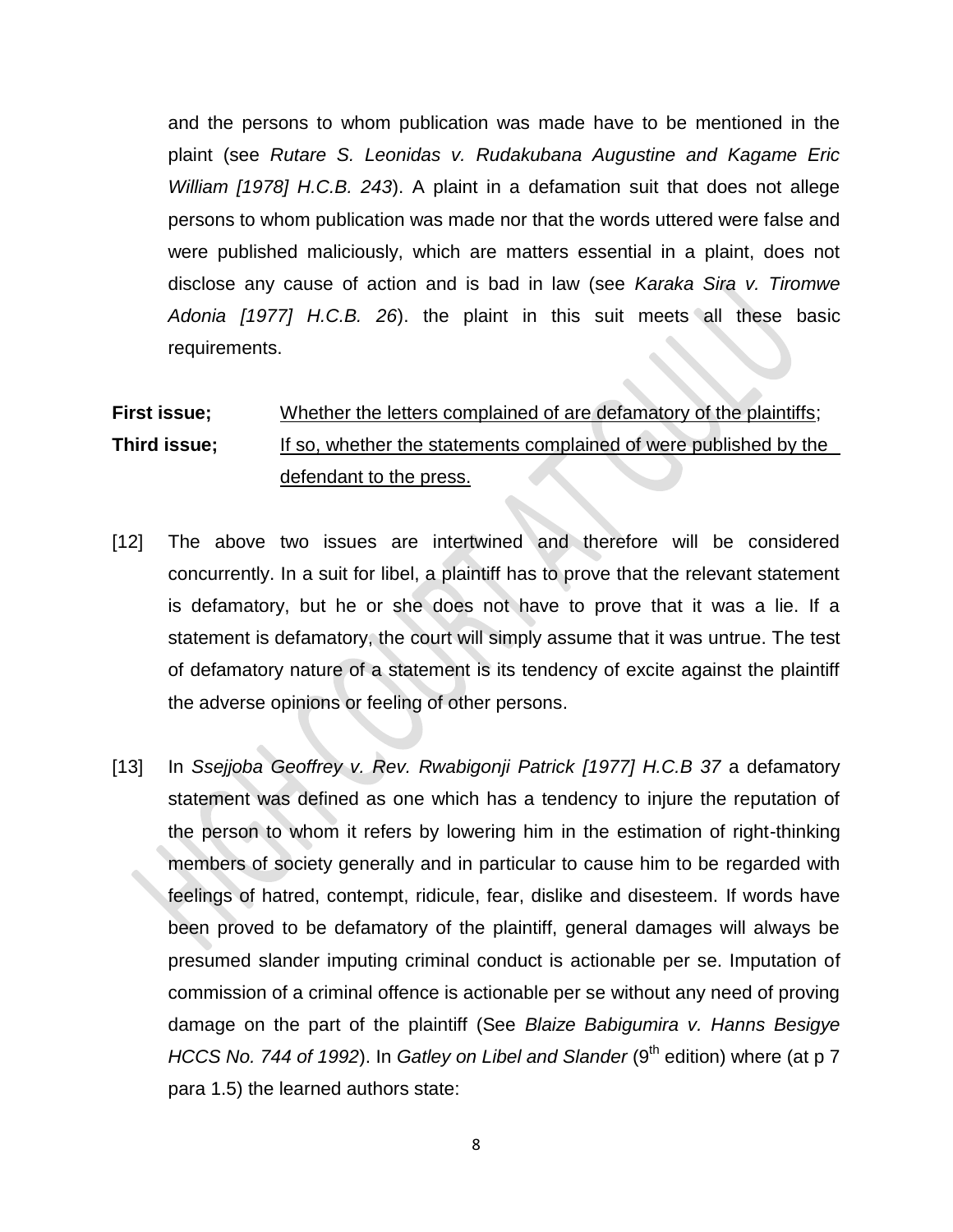What is defamatory? There is no wholly satisfactory definition of a defamatory imputation. Three formulae have been particularly influential: (1) would the imputation tend to "lower the plaintiff in the estimation of right-thinking members of society generally?" (2) Would the imputation tend to cause others to shun or avoid the plaintiff? (3) Would the words tend to expose the plaintiff to "hatred, contempt and ridicule?" The question "what is defamatory?" relates to the nature of the statement made by the defendant; words may be defamatory even if they are believed by no one and even if they are true, though in the latter case they are not of course actionable.

- [14] It is a statement which imputes conduct or qualities tending to disparage or degrade any person, or to expose a person to contempt, ridicule or public hatred or to prejudice him in the way of his office, profession or trade. It is a statement which tends to lower a person's reputation in the eyes of or the estimation of right thinking members of society generally or which tends to make them shun and avoid that person. The typical form of defamation is an attack upon the moral character of the plaintiff attributing to him any form of disgraceful conduct such as crime, dishonesty, untruthfulness, trickery, ingratitude or cruelty. The person defamed does not have to prove that the words actually had any of these effects on any particular people or the public in general, only that the statement could tend to have that effect on an ordinary, reasonable listener.
- [15] Once a statement is capable of being interpreted as an assertion of fact, the question then will be whether it imputes any moral fault or defect of personal character. For professional aspects, it will be deemed so if it imputes lack of qualification, knowledge, skill, capacity, judgment or efficiency in the conduct of one's trade or business or professional activity. There are certain established rules to determine whether statement is defamatory or not. The first rule is that the whole of the statement complained of must be read and not only a part or parts of it. The second is that words are to be taken in the sense of their natural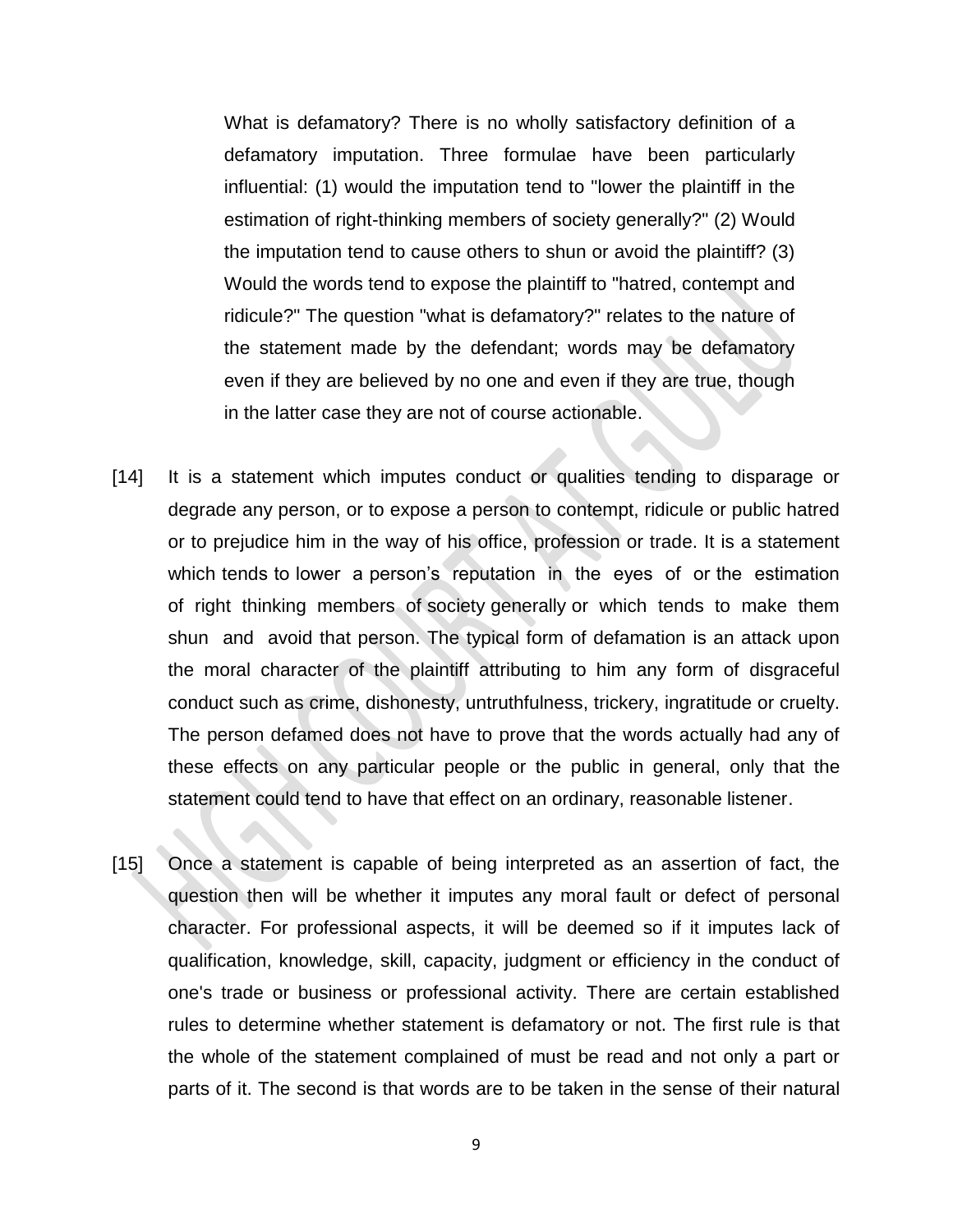and ordinary meaning. The Court must have regard to what the words would convey to the ordinary man. In *Ssonko Gerald v Okech Tom [1978] HCB 36*, it was held that the test is the general impression of the words on the right thinking person and it is from that perspective that the words are to be considered before determining whether they are defamatory or not. The determination depends on answering the question; "would the words tend to lower the plaintiff in the estimation of right-thinking members of society?" The defamatory nature of a statement is its tendency to excite against the plaintiff the adverse opinions or feelings of other persons. A typical form of defamation is an attack upon the moral character of the plaintiff attributing to him any form of disgraceful conduct, such as crime, dishonesty, untruthfulness, trickery, ingratitude or cruelty (see *Ssejjoba Geoffrey v Rev. Rwabigonji Patrick [1977] H.C.B 37*). Although a statement need not be perfectly true, it should be substantially true in order not to be false. Slight inaccuracies of expression are immaterial if the defamatory statement is true in substance.

- [16] Allegations are defamatory of the plaintiff if they impute the commission of a criminal offence for which the plaintiff would be liable to imprisonment under the laws of Uganda (see *Odongkara v. Astles [1970] EA 377*). *Gately on Slander and*  Libel (supra) 8<sup>th</sup> Edition at page 114 paragraph 115 states that; "where words complained of are defamatory in their natural and ordinary meaning, the plaintiff need prove nothing more than their publication. The onus will then lie on the defendant to prove from the circumstances in which the words were used, or from the manner of their publication, that the words would not be understood by reasonable men to convey the imputation suggested by the mere consideration of the words themselves."
- [17] Then, it must be proved that the statement referred to the plaintiff. In *Onama v. Uganda Argus [1969] EA 92*, the Court of Appeal of Eastern Africa held in deciding the question of identity, the proper test is whether reasonable people who knew the plaintiff would be led to the conclusion that that the report referred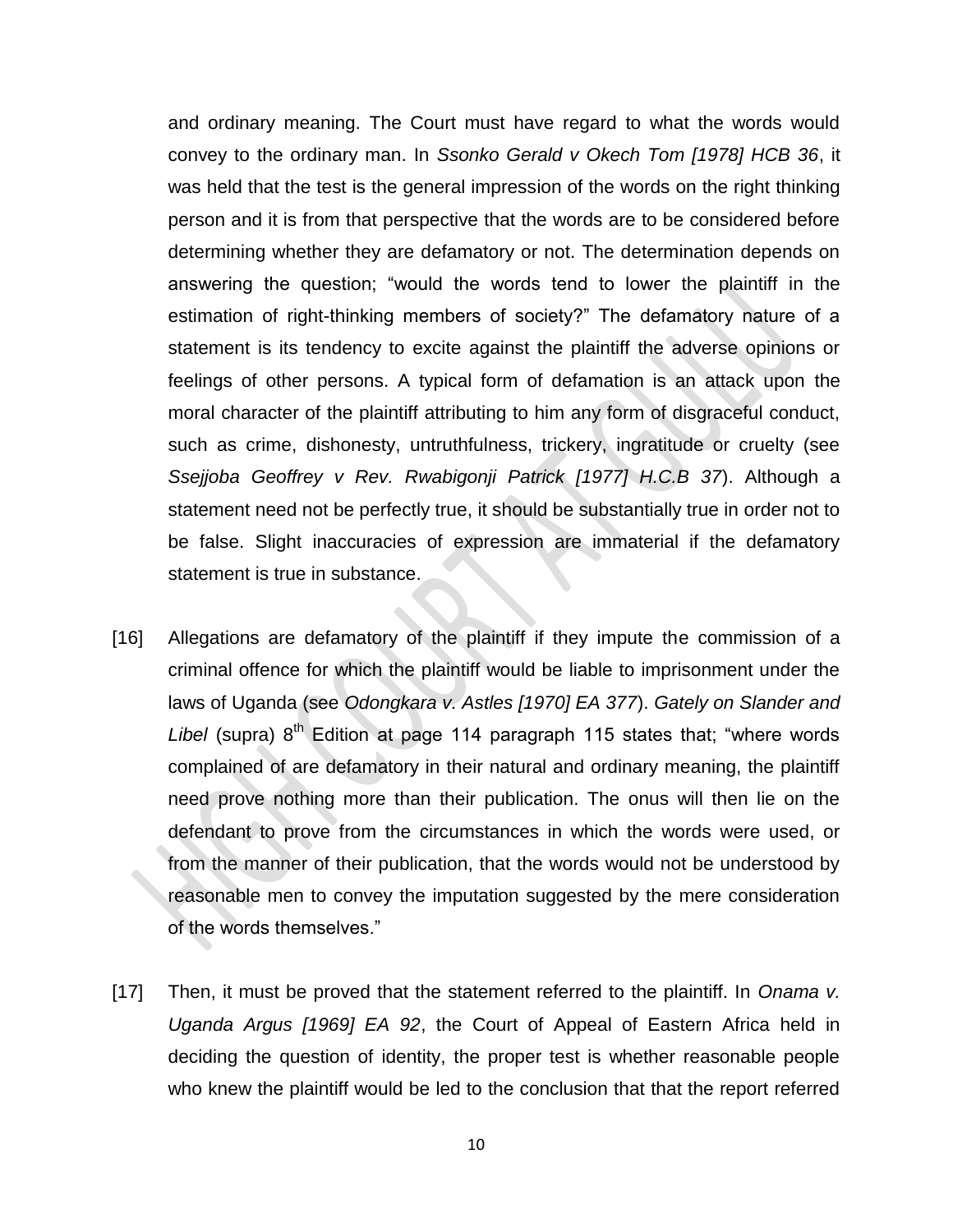to him. The question is not whether anyone *did* identify the plaintiff but whether persons who were acquainted with the plaintiff *could* identify him from the words used. In the instant case, the words were not only used in reference to the defendant but they were uttered directly at her in her presence during a series of incidents. They were capable of being regarded as referring to the plaintiff since there was no evidence that they were directed at any other person. These words would lead reasonable people who know the defendant to the conclusion that they referred to her.

- [18] In the instant case, reference to the first plaintiff, Engineer Barnabas Okeny, is to be found in the letter of  $6<sup>th</sup>$  October, 2008 (exhibit P.E.2) addressed to the Minister of Local Government. In that letter he is identified as a Shareholder of the 5<sup>th</sup> plaintiff, Best Services Company Limited in respect of whom it is alleged in that letter that most of the Universal Primary Education funds for the years 2002 - 2006 were diverted. The author invites that office to investigate the circumstances in which the first plaintiff accumulated property alleged to be situated in a number of towns in Uganda, including a radio station. In the letter of  $19<sup>th</sup>$  January, 2009 to the IGG (exhibit P.E.4), the first plaintiff is again identified as an associate in the formation the  $5<sup>th</sup>$  plaintiff company, Best Services Company Limited, which company has "atrociously" defrauded Pader District Funds.
- [19] Reference to the second plaintiff, Walter Okidi Ladwar, is to be found in the letter of  $6<sup>th</sup>$  October, 2008 to the Minister of Local Government (exhibit P.E.2). He is identified in that letter as a shareholder of the  $5<sup>th</sup>$  plaintiff, Best Services Company Limited in respect of whom it is alleged in that letter that most of the Universal Primary Education funds for the years 2002 - 2006 were diverted. The author invites that office to investigate the circumstances in which the first plaintiff accumulated property alleged to be situated in a number of towns in Uganda, including a radio station. In the letter of  $19<sup>th</sup>$  January, 2009 to the IGG (exhibit P.E.4), the first plaintiff is again identified as an associate in the formation of the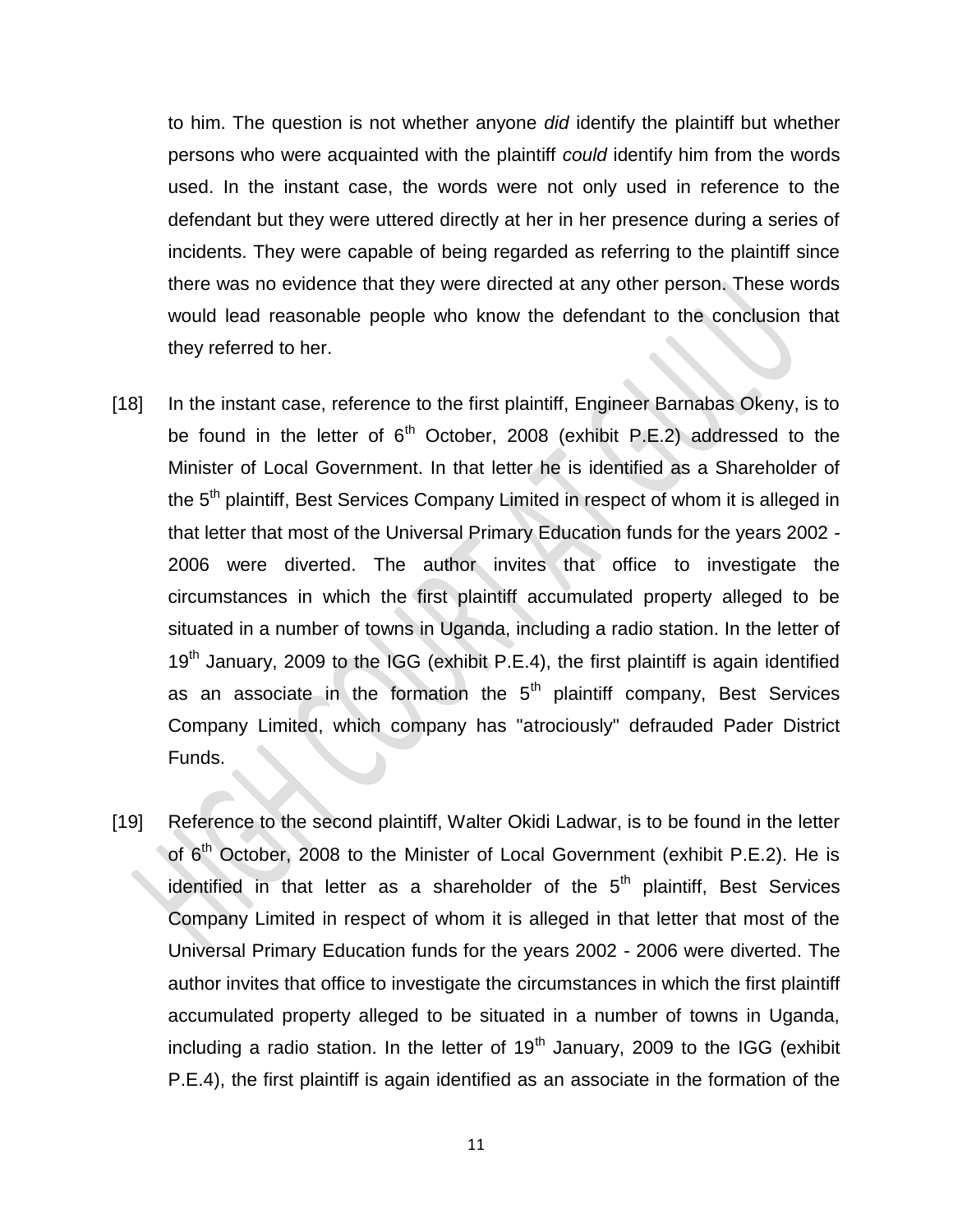5<sup>th</sup> plaintiff company, Best Services Company Limited, which company has "atrociously" defrauded Pader District Funds**.**

- [20] Reference to the third plaintiff, Onying Penywii, is to be found in the letter of  $6<sup>th</sup>$ October, 2008 to the Minister of Local Government (exhibit P.E.2). He is identified Chairman the 5<sup>th</sup> plaintiff, Best Services Company Limited in respect of whom it is alleged in that letter that most of the Universal Primary Education funds for the years 2002 - 2006 were diverted. He is further accused of having issued threats in the name of the IGG. He is also alleged to have vindictively, and unscrupulously persistently set traps intended to cause the arrest of the Chief Administrative Officer of Pader District. It is stated therein that he was not carrying out any genuine investigation but only covering up for the misdeeds of his company.
- [21] Further reference to the third plaintiff is to be found in the letter of  $25<sup>th</sup>$  November, 2008 addressed to the IGG (exhibit P.E.3). In that letter it is alleged that he uses his company the 5<sup>th</sup> plaintiff, Best Services Company Limited, to commit a lot of financial frauds on Pader District Council. He is accused of creating diversions by coming up with bogus reasons for counter investigation with the intention of intimidating the District authorities. Letter of  $19<sup>th</sup>$  January, 2009 to the IGG (exhibit P.E.4), the third plaintiff is again identified as an associate in the formation of the 5<sup>th</sup> plaintiff company, Best Services Company Limited, which company has "atrociously" defrauded Pader District Funds.
- [22] Reference to the fourth plaintiff, David Okidi, is to be found in the letter of  $6<sup>th</sup>$ October, 2008 to the Minister of Local Government (exhibit P.E.2). He is identified Chairman the 5<sup>th</sup> plaintiff, Best Services Company Limited in respect of whom it is alleged in that letter that most of the Universal Primary Education funds for the years 2002 - 2006 were diverted. The author invites that office to investigate the circumstances in which the first plaintiff accumulated property alleged to be situated in a number of towns in Uganda, including a radio station.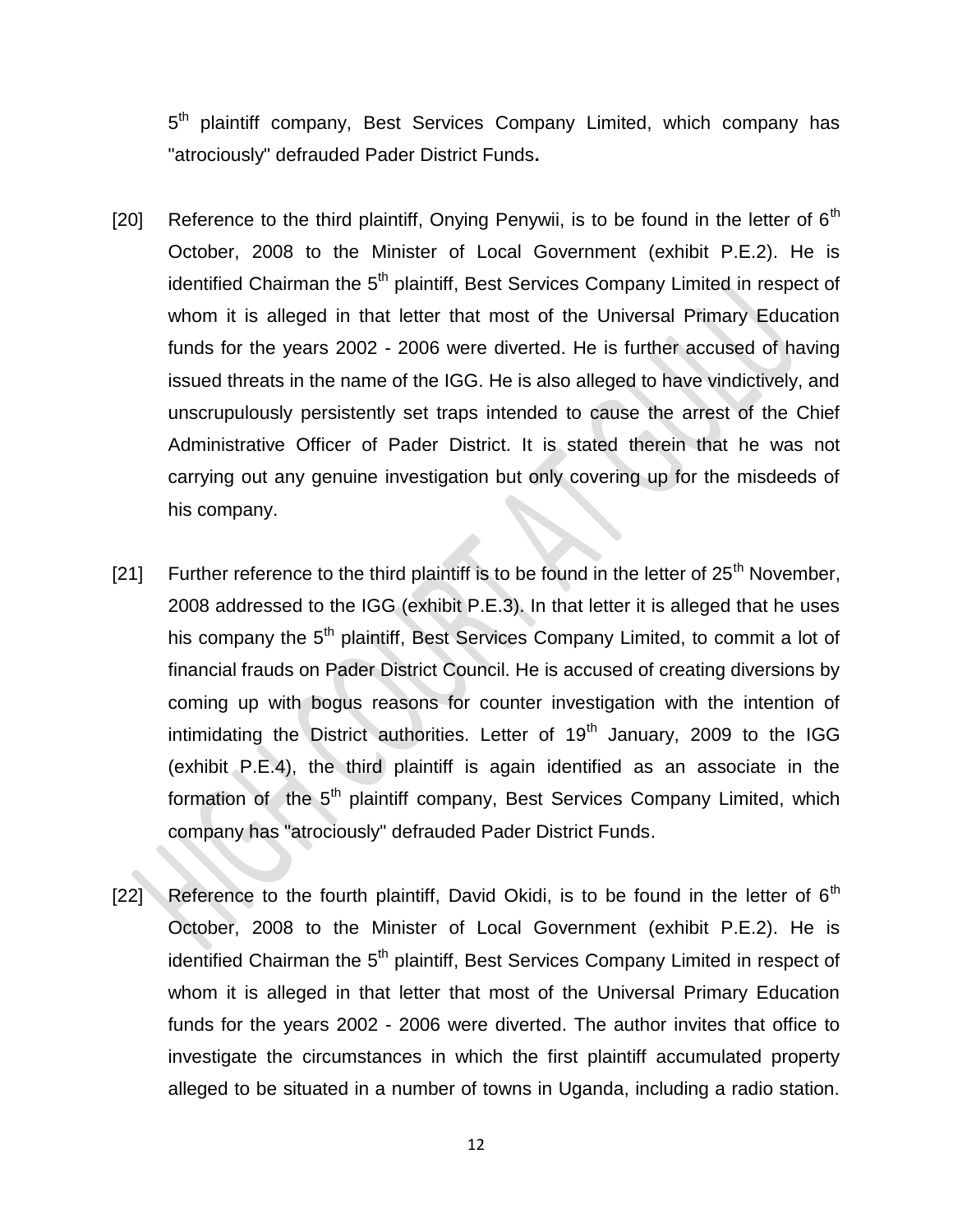In the letter of  $19<sup>th</sup>$  January, 2009 to the IGG (exhibit P.E.4), the first plaintiff is again identified as an associate in the formation of the  $5<sup>th</sup>$  plaintiff company, Best Services Company Limited, which company has "atrociously" defrauded Pader District Funds.

- [23] Since a corporation has independent legal existence from that of its directors, officers and shareholders, a corporation is not necessarily defamed by statements directed against the individual directors, officers or shareholders. Defamatory statements may harm the individuals' reputations and have no impact on the business, or they may harm the business' reputation and have no impact on the individuals. A corporation is defamed only if material is published about it that would tend to negatively impact its standing in the business in which it operates. Statements that would impact the public's view of a corporation's financial soundness, managerial integrity or its ability to deliver goods and services are generally considered defamatory to a corporation's business reputation. A corporation may sue for defamation if such statements would tend to deter others from dealing with it. Corporations may sue for defamation if they can show that the published material has caused them or is likely to cause them financial loss.
- [24] In the instant case, reference to the  $5<sup>th</sup>$  plaintiff, Best Services Company Limited, is to be found in the letter of  $3<sup>rd</sup>$  December, 2007 (exhibit P.E.1) where it is alleged that there was a diversion of funds from the School Facilitation Grant to the company so that a kick-back is given to members of the contracts Committee. Juxtaposed against this is the statement that the company has consistently been ranked number one among prequalified contractors. In the letter of 6<sup>th</sup> October, 2008 to the Minister of Local Government (exhibit P.E.2), it is alleged that most of the Universal Primary Education funds for the years 2002 - 2006 were diverted the  $5<sup>th</sup>$  plaintiff. In the letter dated  $25<sup>th</sup>$  November, 2008 to the IGG (exhibit P.E.3), this company engaged in lots of financial frauds on Pader District Council. Finally in the letter of 19<sup>th</sup> January, 2009 to the IGG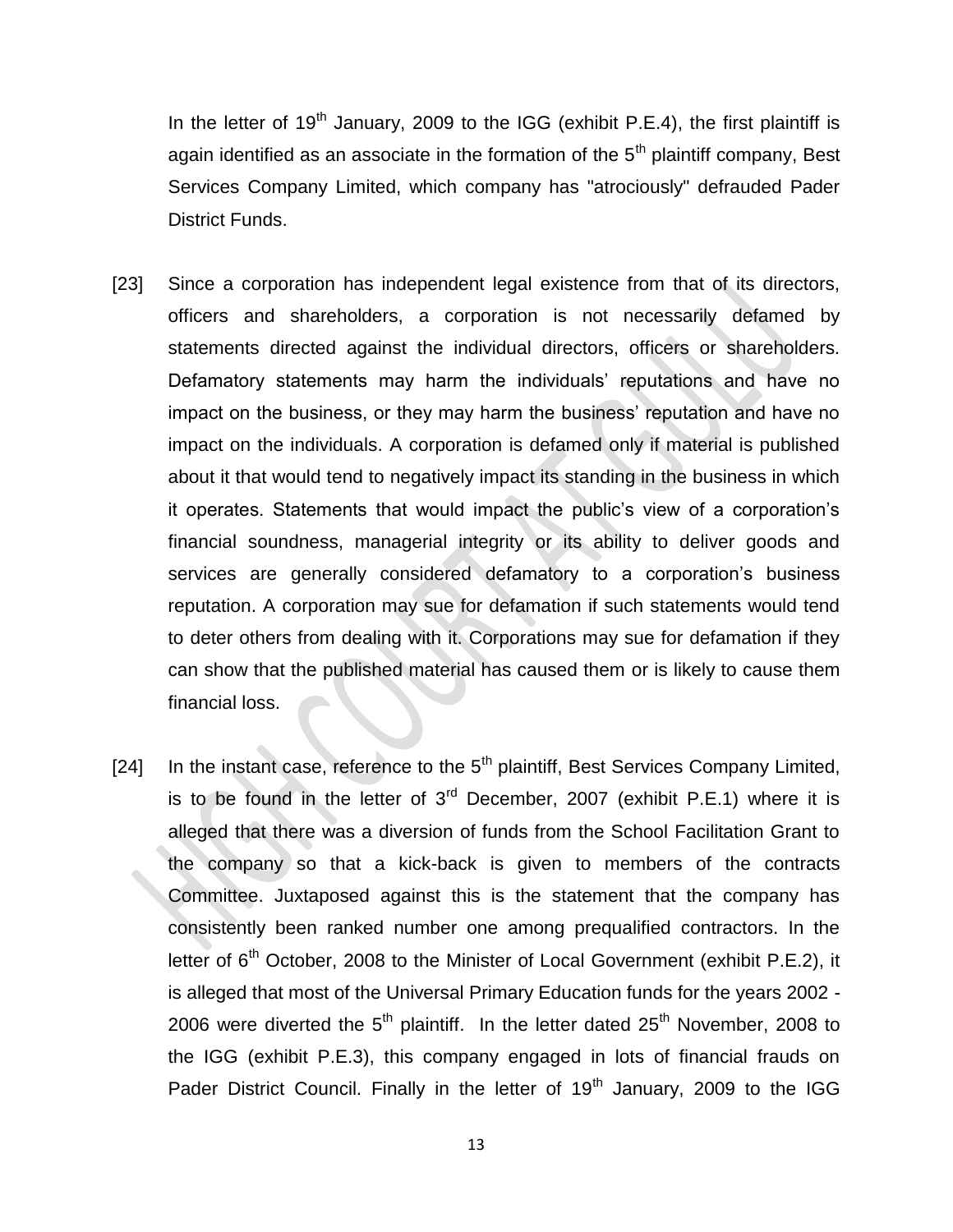(exhibit P.E.4), it was stated that the company has atrociously defrauded Pader District Funds.

- [25] The meanings attributed to the expressions complained of that were used by the defendant in each of the above mentioned letters are that;- the first four plaintiffs pay bribes to Pader District Officials in order that their company, the 5<sup>th</sup> plaintiff receives preferential treatment; the plaintiffs collude with Pader District Officials to divert funds from the School Facilitation Grant for payments to the  $5<sup>th</sup>$  plaintiff; the first four plaintiffs have used the  $5<sup>th</sup>$  plaintiff as a tool to defraud Pader District Local Government of its funds; the plaintiffs have accumulated wealth under suspicious circumstances; the  $3<sup>rd</sup>$  plaintiff has abused his office, practiced nepotism and perverted the course of investigations. The defendant was unable to rebut the imputation suggested by the words themselves.
- [26] The words of complained of were capable of being regarded as referring to each of the plaintiffs since there was no evidence that they were directed at any other person. I find that the words complained of in their natural and ordinary meaning and by way of innuendo are capable of bearing those meanings attributed to them. To the extent that they constitute an attack upon the moral character of the first four plaintiffs, attributing to each of them disgraceful conduct, criminal conduct, dishonesty, untruthfulness, fraud, and lack of professionalism for the third plaintiff specifically; and with regard to the  $5<sup>th</sup>$  plaintiff by questioning its financial soundness and managerial integrity, the statements tend to lower the first four plaintiffs in the estimation of right-thinking members of society while they tend to negatively impact on the  $5<sup>th</sup>$  plaintiff's standing in the business of civil construction in which it operates and harm its business reputation. The words complained of as stated in the plaint are therefore defamatory of each of the plaintiffs to the extents demonstrated above.
- [27] That aside, there can be no libel unless the defamatory statement is published or communicated to a third party, that is to a party other than the person defamed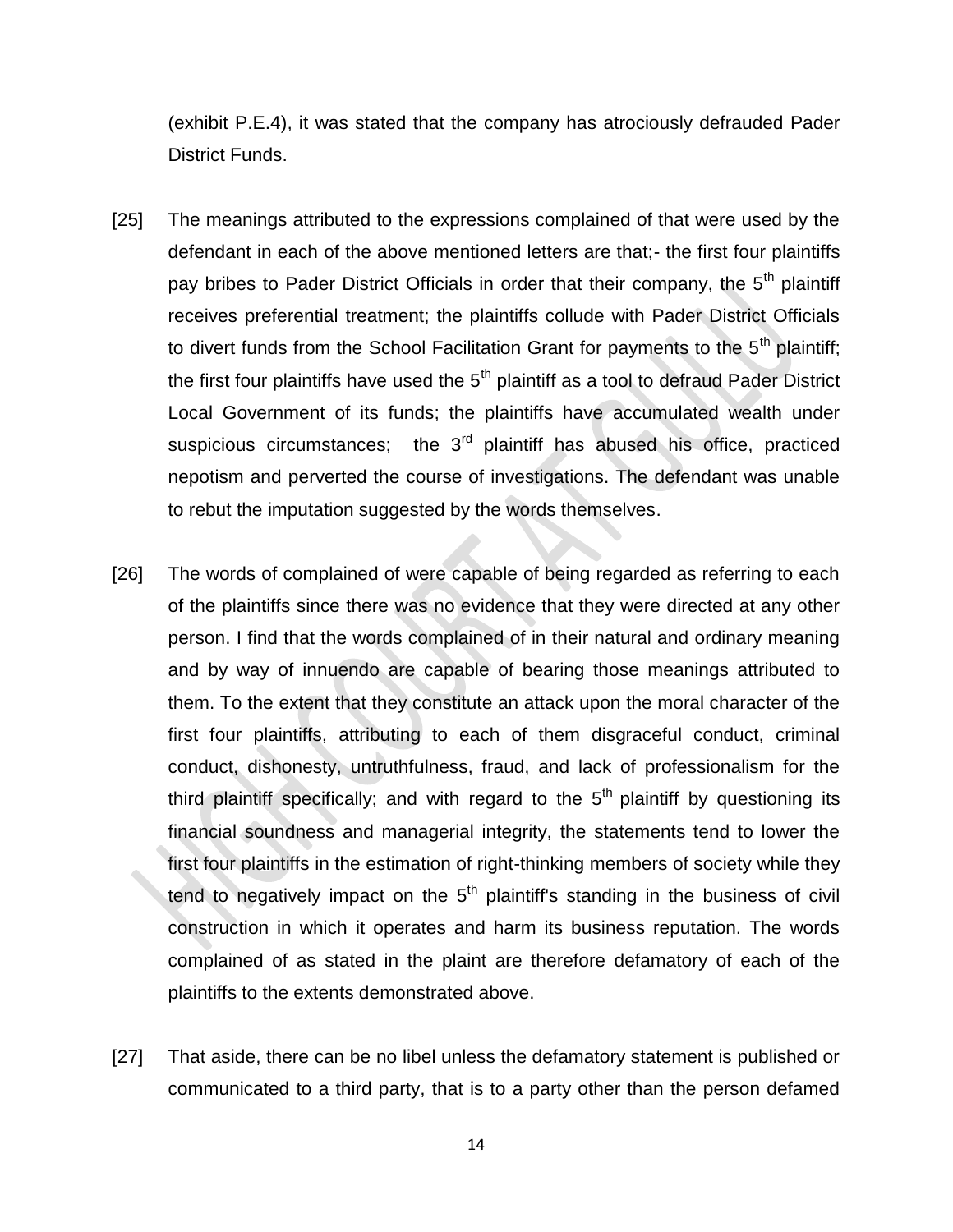and that publication must have been done maliciously. Publication occurs when information is negligently or intentionally communicated in any medium. In the instant case, in his defense the defendant admitted publishing the letters complained of to the office of the Inspector General of Government, the Minister of Local Government, the Permanent Secretary to the Ministry of Local Government, the Resident District Commissioner of Pader District, the Chief Administrative Officer of Pader District Local Government, the Attorney General of Uganda and the Chairman of the Local Government Accounts Committee of Parliament. He refutes the allegation that he published the same letters to The New Vision Newspaper, the Rupiny Newspaper, and FM Radio stations including, MEGA FM in Gulu. As regards proof of publication, the law recognises no distinction between cases in which express malice in uttering the defamatory words is proved and those in which it is not. The defendant must be taken to have intended the natural and probable consequence of his action.

- [28] The *animus injuriandi* (desire to offend) necessary for a suit in defamation requires the deliberate making of the defamatory statement and also its deliberate communication to a third party by the defendant. There should be both the deliberate making of the defamatory statement and a definite intention to send or communicate it to a person other than the plaintiff. Nevertheless, a communication made recklessly, negligently, inadvertently or by omission may as well give rise to liability (see for example *Byrne v. Deane [1937] 1K.B. 818*). The authors of *Gatley on Libel and Slander*, 9<sup>th</sup> edition at p 136 has the following passage at 6.12: *Loss of defamatory document and mistake at common law*; the defendant is liable for unintentional publication of defamatory matter to a third person unless he can show that it was not due to any want of care on his part.
- [29] Therefore, a person who did not intend that his or her statement be published must still show that he or she took reasonable care in relation to its communication, which may very well be lacking. Communication of the defamatory material to a third party involves both a physical and a mental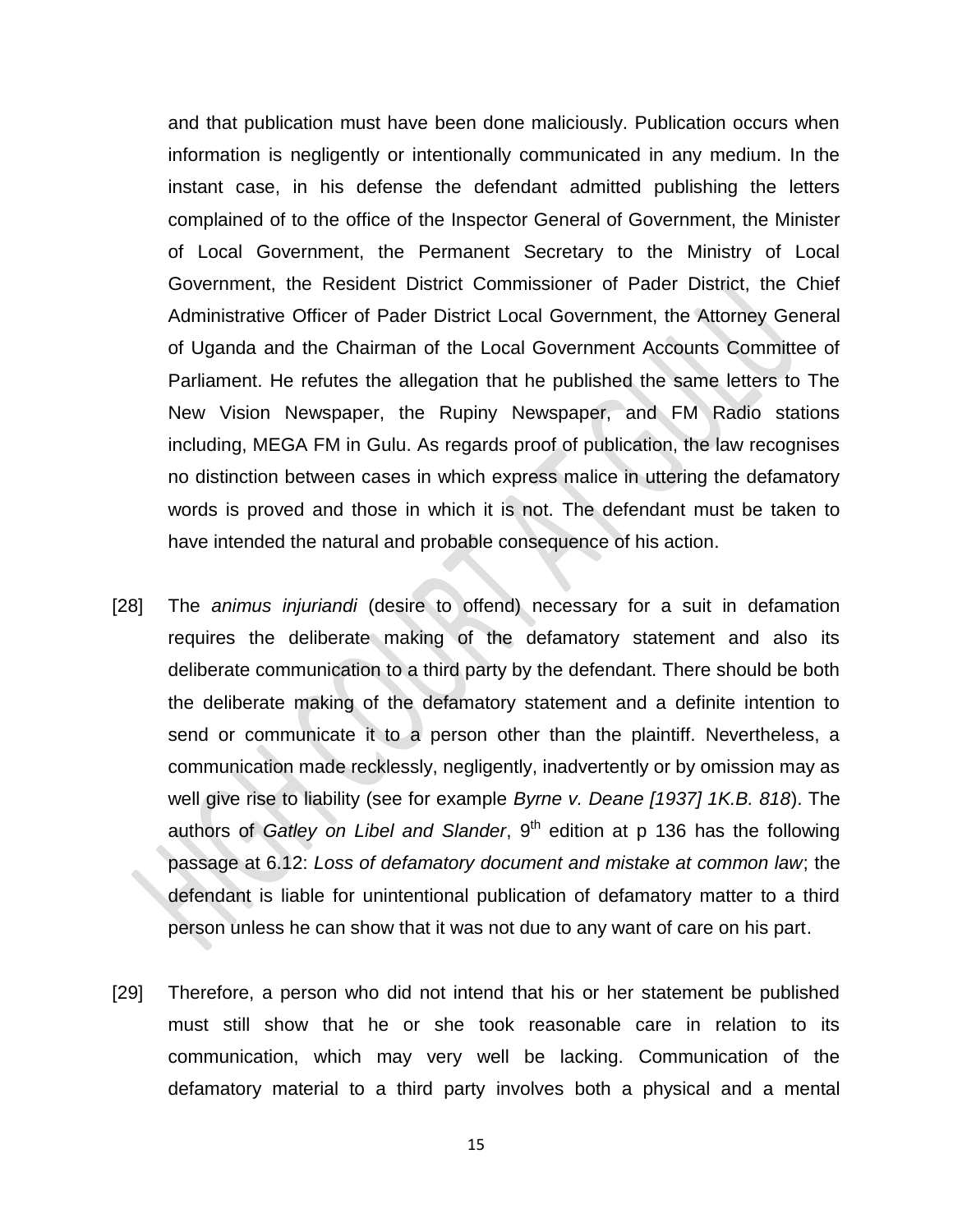element. The physical element is that the defendant by his or her conduct objectively participates in communication of the defamatory material to a third party. It is sufficient participation if the defendant takes one step in the overall process of communication which requires concurrent or cumulative steps by others. The mental element is that the defendant intends or knows that the material will be communicated to a third party or is reckless or careless as to such communication occurring as a result of her or his conduct (see *Huth v. Huth [1915] 3 KB 32 at 38-39* per Lord Reading CJ 42-45 per Swinfen Eddy LJ and 46-47 per Bray J). However, a person is not responsible for a publication that arises through the curiosity of a person into whose hands libelous material happens to pass in a letter or other sealed medium, which the bearer, who had no authority to do so, happened to open.

- [30] To succeed, the plaintiffs must prove that the defendant deliberately communicated the libelous material to a third party or that the defendant was at fault when he or she published the defamatory statement, i.e. that the defendant failed to do something he or she was required to do that resulted in the material being published to a third party. Depending on the circumstances, the plaintiff will either need to prove that the defendant acted negligently, if the plaintiff is a private figure, or with actual malice, if the plaintiff is a public figure or official. By the nature of their offices, duties and standing, the actions public figures and officials are matters of public interest. Everyone, including public figures and officials, is entitled to privacy.
- [31] But when a person goes into public life, he or she must understand that certain issues that might be considered private, for a private individual, can become matters of reasonable public interest, especially where such private matters affect the performance of the officeholder's duties. Behaviour that might impede performance, like substance abuse, is a matter of public interest. The public should also be aware of ways in which a public figure or official may use his or her office to gain advantage in personal life. Therefore, public figures and officials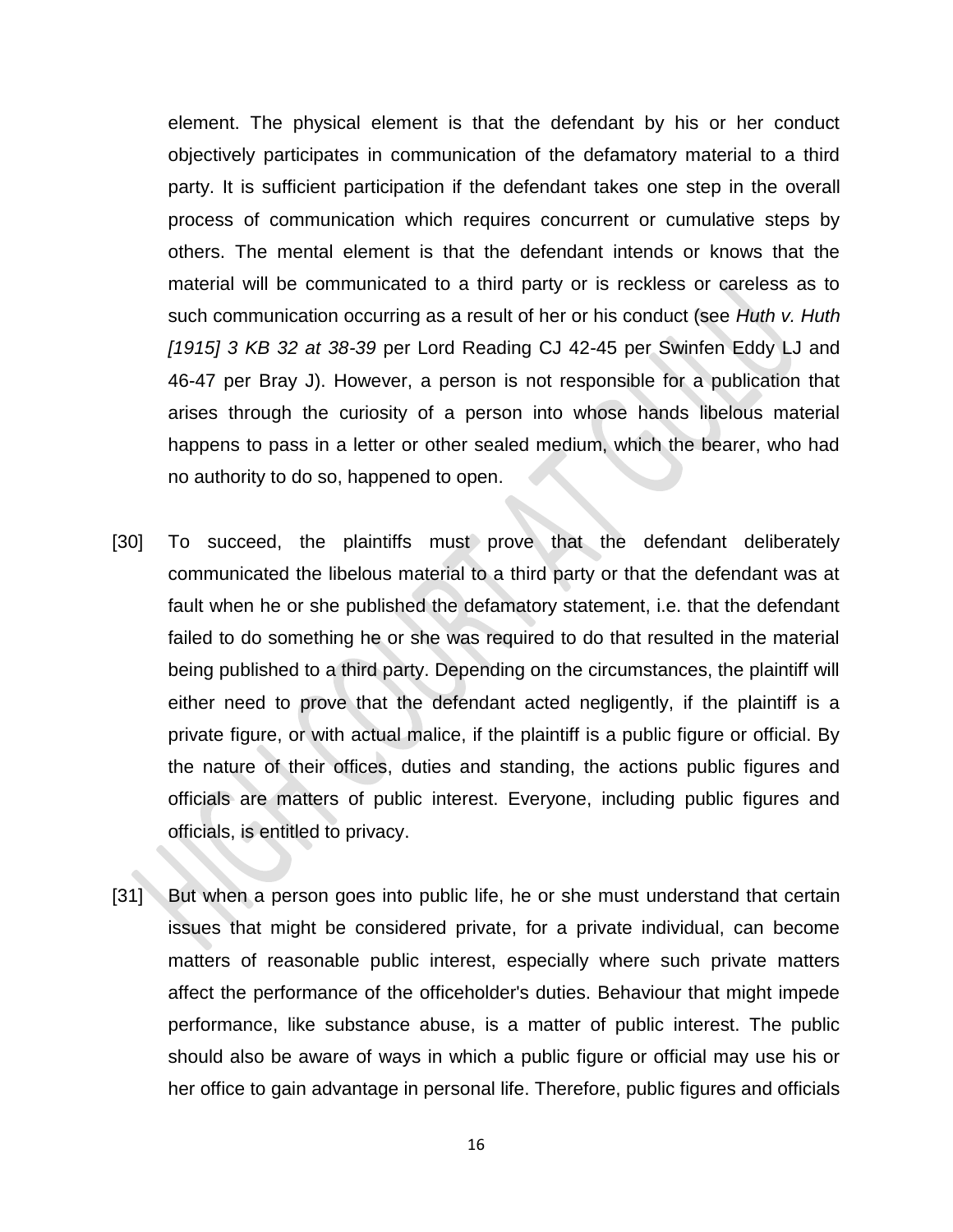are fair targets for criticism and critics deserve extra protection, hence the requirement of actual malice. Public officials must expect and are deemed to have accepted a degree of public interest in the performance of their duties, and thus that they have accepted the risk of being involved in public speech.

- [32] Since article 29 (1) (a) of *The Constitution of the Republic of Uganda, 1995* guarantees freedom of speech and expression which shall include freedom of the press and other media, a public figure or official may succeed in a suit for defamation only if he or she proves on a balance of probabilities that that the publication was made with "actual malice," as a compromise between the law of defamation and the Constitutional privilege. A public official is a person who occupies a position in government that is of high apparent importance, or one that appears to have substantial responsibility for or control over some aspect of government that attracts society's interest. The actual malice standard applies when a defamatory statement concerns public officials (which includes politicians and high-ranking governmental figures, but also extends to government employees who have, or appear to the public to have, substantial responsibility for or control over the conduct of government affairs) since it is generally accepted that they occupy positions that invite attention and comment. These are people who hold positions of such persuasive power and influence that they are deemed public figure for all purposes. Among the plaintiffs, it is the third plaintiff that fits the description and therefore he bears the burden of proving that the defendant was motivated by actual malice.
- [33] Publication of a defamatory matter is its communication intentionally or by negligent act to one other than the person defamed. A person will be accountable for any publication which he or she intends to publish, he or she can reasonably anticipate to be published or where there is unintentional publication as a result of want of care. A person is not liable for unintentional publication of defamatory matter to a third party unless it can be shown that such publication occurred due to want of care on his or her part.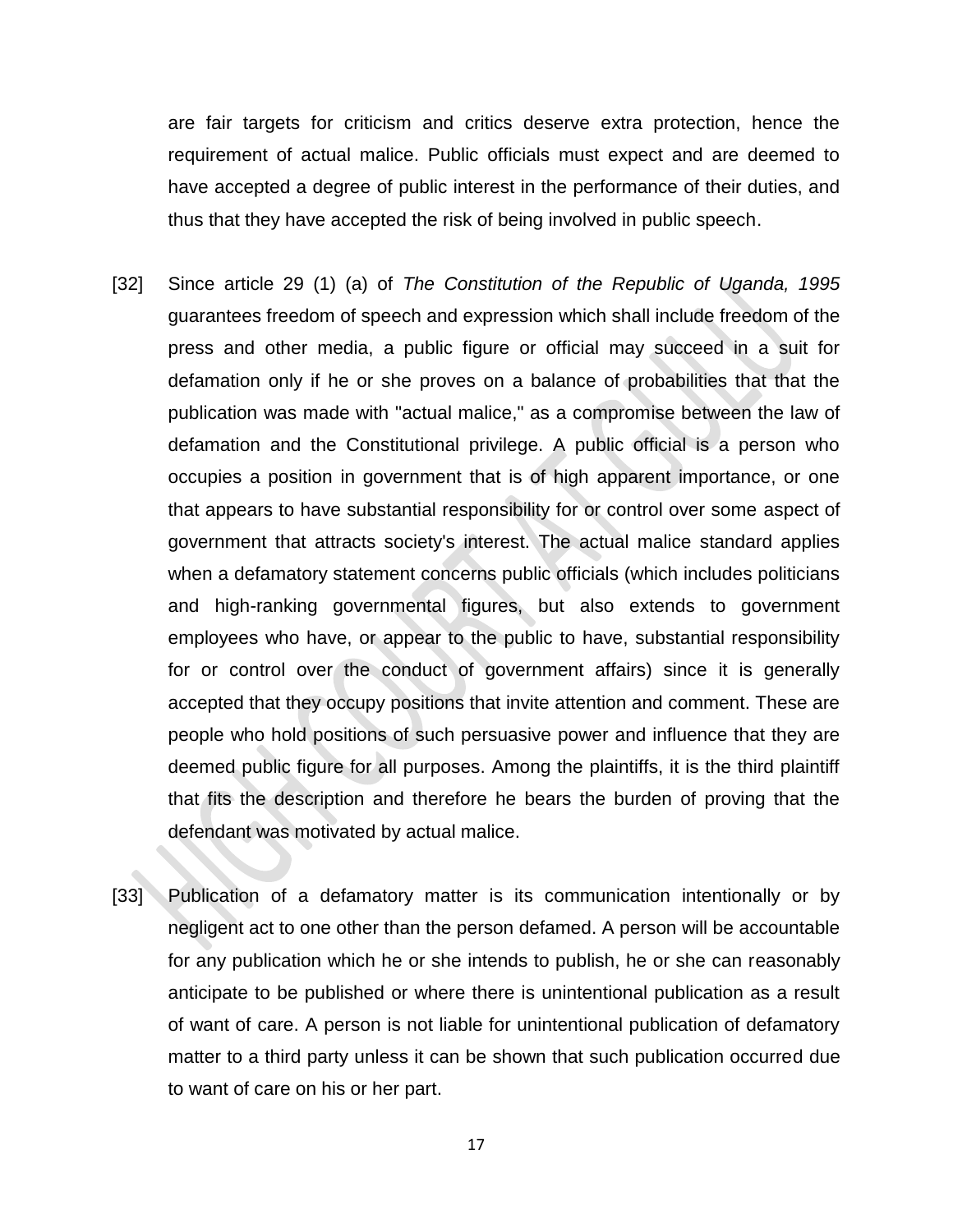[34] Where a communication is enclosed in a cover, and is, by some unauthorised act, withdrawn from the cover and perused, the author is not liable for the publication except where the perusal of this communication was in the ordinary course of discharge of his duty by that third party. The court commented that "in the absence of some special circumstances, a defendant cannot be responsible for a publication which was the wrongful act of a third person. He cannot be said, except in special circumstances, to have contemplated it. It was not the natural consequence of his sending the letter, or writing, in the way in which he did." In his judgment Bray J., at page 46, said:-

> In my opinion it is quite clear that, in the absence of some special circumstances, a defendant cannot be responsible for a publication which was the wrongful act of a third person. He cannot be said, except in special circumstances, to have contemplated it. It was not the natural consequence of his sending the letter, or writing, in the way in which he did.

[35] Similarly in *Weld-Blundell v. Stephens [1920] AC 96* it was held that: - "no duty can be imposed on one person in respect of loss or injury occasioned to another by a third party, even if that loss or injury is already foreseeable and preventable." When the defamatory matter is intended only for the plaintiff but is unintentionally communicated to another person, the responsibility must, generally speaking, depend upon whether communication to that other person, or to somebody in a similar situation, ought to have been anticipated (see *McNichol v. Grandy, [1931] S.C.R. 696*). Where the communication is the direct result of the defendant's act, the burden is upon him to show that the communication was not the result of his negligence. This seems reasonable, as well as in consonance with the general principles of liability that the burden should be upon the defendant to show that the communication which is the subject of complaint was not the result of his negligence. The burden is thrown upon the defendant to prove that it was not due to any negligence on his part that the defamatory matter was made known to a third person.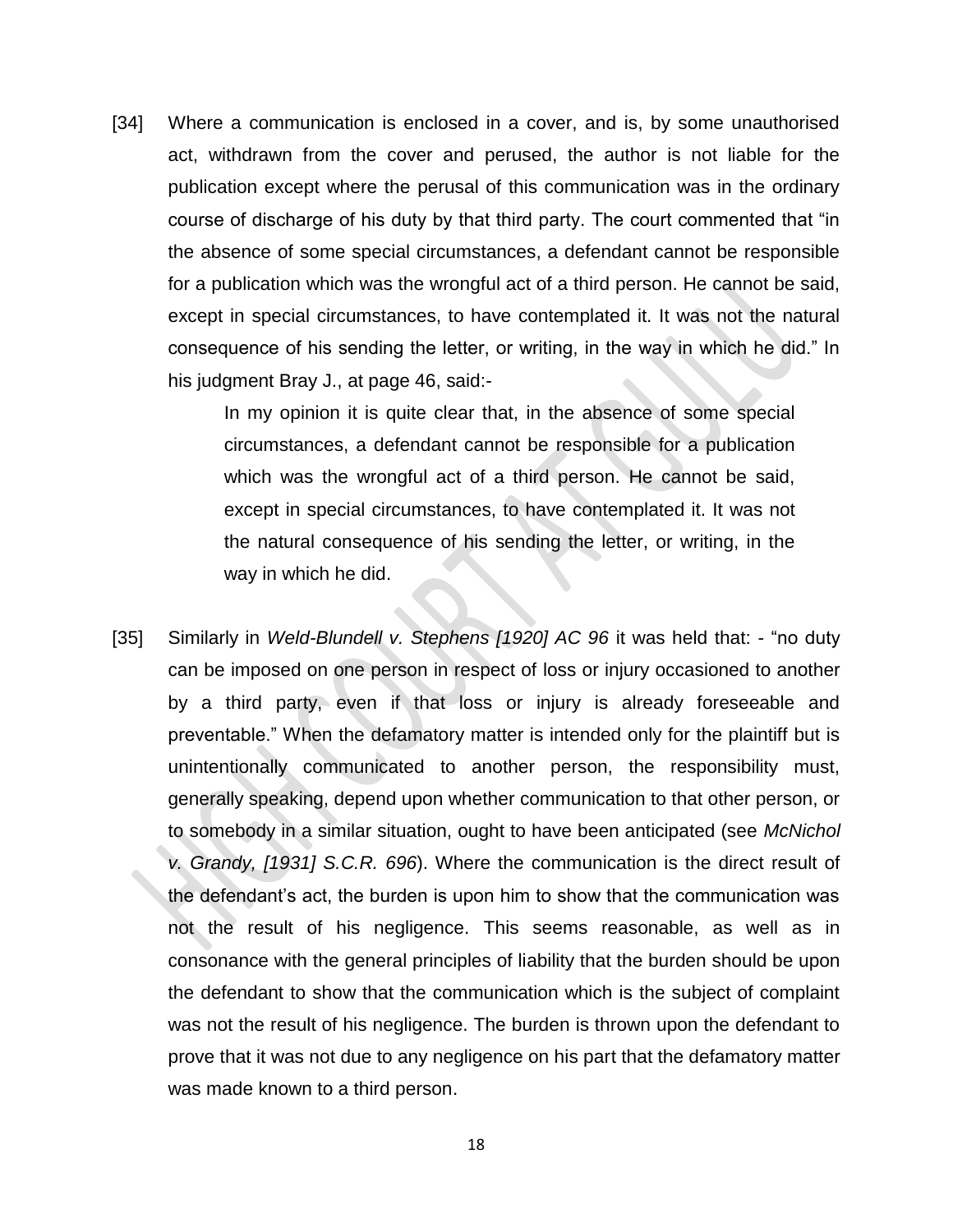- [36] In *Weld-Blundell v. Stephens [1920] AC 956* for example*,* the plaintiff had been successfully sued for a libel contained in a document which he had supplied to his accountant. The majority of the House of Lords held that he could not recover the damages he had had to pay to the defamed party due to his accountant, who had negligently left the document about so that it came to the former's attention. The court stated that what a defendant ought to have anticipated as a reasonable man is material when the question is whether or not he was guilty of negligence, that is, of want of due care according to the circum-stances. The author will be found negligent if the resultant publication is reasonably foreseeable taking into account all relevant circumstances or is a natural and probable result of his actions.
- [37] In those cases where an author of defamatory material has been found responsible for unintended publication, there was an "act" of the defendant that resulted in the communication reaching an unintended third party. This suggests that in a clear case of *novus actus interveniens*, the defendant will not be liable where the defamatory matter is made known by the act of a third person for which the defendant can in no way be held responsible. Where, without any apparent fault on the part of the defendant, an accidental publication of a libel on the plaintiff to a third person is made, no responsibility rests upon the defendant*.*
- [38] A defendant is not liable for a consequence of a kind which is not foreseeable. By being author of something defamatory, it does not follow that he or she is liable for every consequence which could be foreseen. What can be reasonably foreseen depends almost entirely on the facts of each case. In a clear case of *novus actus interveniens*, not only does a new cause come in but the old one goes out; there must no longer be any cause or connection between the original act and the resultant injury for an act of a third party to be deemed as having broken the chain of causation (see *Hogan v. Bentinck Collieries [1949] 1 All ER 588*). In such cases, the act that was not reasonably foreseeable breaks the chain of causation.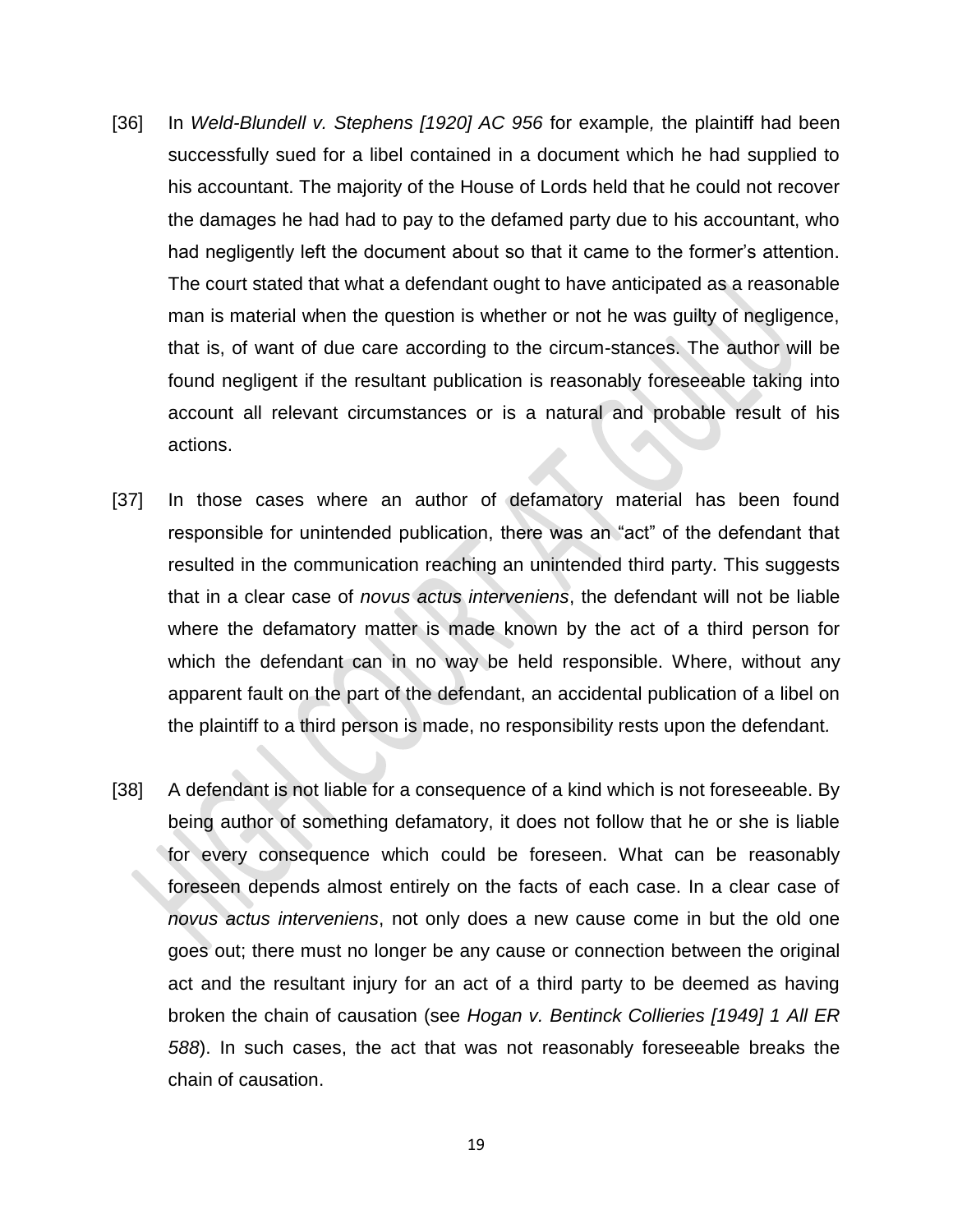- [39] For example that case *Huth v. Huth [1915] 3 KB 32*, the defendant sent through the post in an unclosed envelope a written communication which the plaintiffs alleged was defamatory of them. The communication was taken out of the envelope and read by a butler who was a servant at the house to which the envelope was addressed in breach of his duty and out of curiosity. In an action for libel brought by the plaintiffs against the defendant, the court of Appeal held that there was no evidence of publication by the defendant of the communication, and that therefore the action would not lie. The butler's curiosity could not make the defendant liable for the publication to him of the contents of the envelope. The butler opened it in breach of his duty, outside the ordinary course of his business.
- [40] In the instant case, there is no evidence to show that the defendant deliberately leaked any of these letters to the press. It was the testimony of the second plaintiff P.W.4 Walter Okidi Ladwar that he was called on phone by a lady journalist of The New Vision in Kampala and when they met, she showed him copies of nine letters from the defendant addressed to the IGG and the Minister of local Government, and insinuated that the defendant was the source of information given to the press. Section 59 of *The Evidence Act* requires that oral evidence must in all cases be direct; if it refers to a fact which could be seen, it must be the evidence of a witness who says he or she saw it; if it refers to a fact which could be heard, it must be the evidence of a witness who says he or she heard it; if it refers to a fact which could be perceived by any other sense, or in any other manner, it must be the evidence of a witness who says he or she perceived it by that sense or in that manner.
- [41] Any statement made out of court that is offered in court as evidence to prove the truth of the matter asserted is generally inadmissible as hearsay. This is because statements made out of court normally are not made under oath, a judge cannot personally observe the demeanour of someone who makes such a statement outside the courtroom, and an opposing party cannot cross-examine such a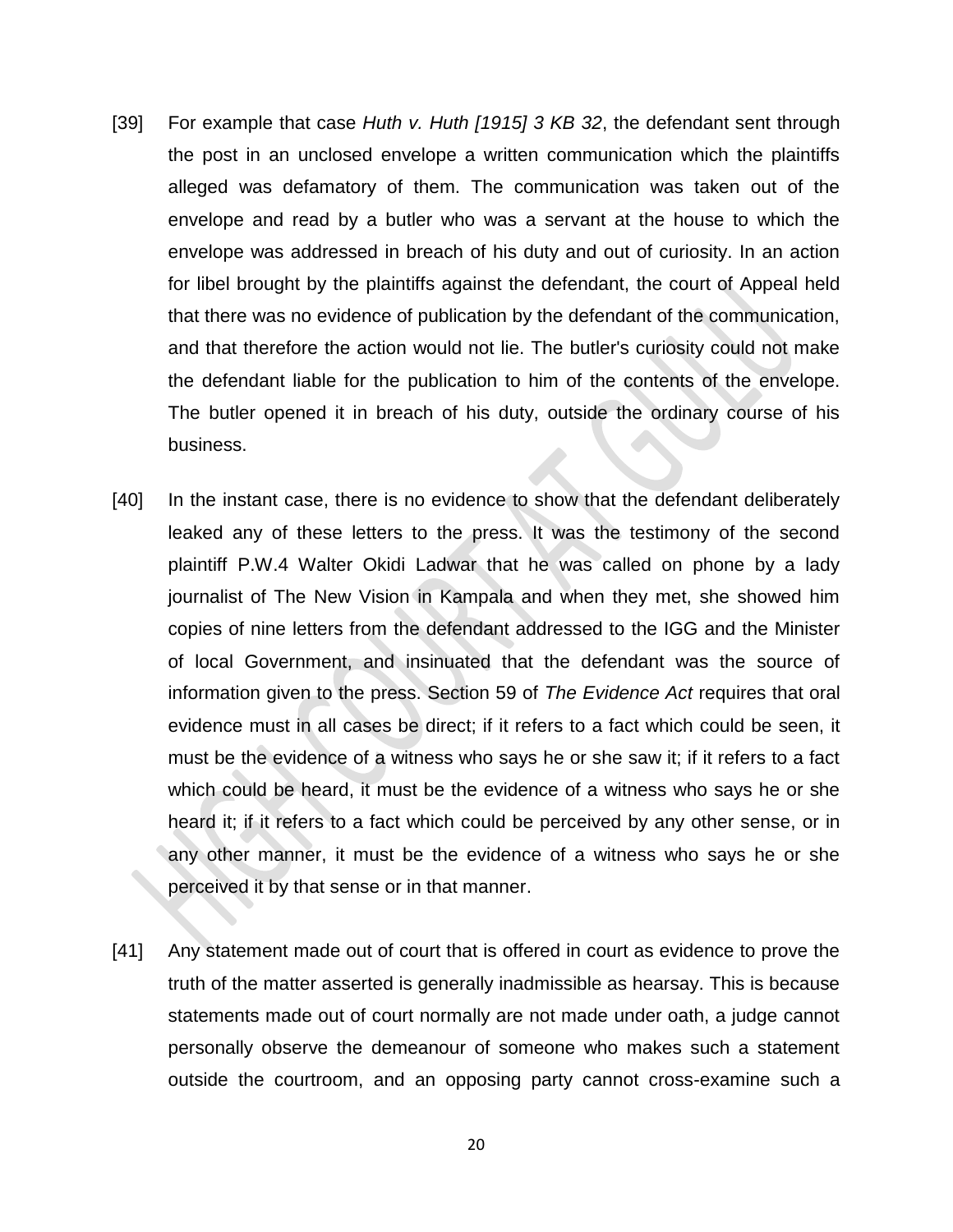person. Such statements hinder the ability of the court to probe the testimony for inaccuracies caused by ambiguity, insincerity, faulty perception, or erroneous memory. Thus, statements made out of court are perceived as untrustworthy. There are a number of exceptions, none of which apply to this case.

- [42] The requirement that evidence of a witness should be given orally in person in court, on oath or affirmation, so that he or she may be cross-examined and his or her demeanour under interrogation evaluated by the court, has always been regarded as the best evidence. The theory of the hearsay rule is that the many possible sources of inaccuracy and untrustworthiness which may lie underneath the bare untested assertion of a witness can best be brought to light and exposed, if they exist, by the test of cross-examination. In this case, Ms. Barbara Among, to whom disclosure of the nexus between the defendant and leakage of the letters to the press is attributed, was not called as a witness. What she told P.W.4 as to the source of her access to the letters is therefore inadmissible as hearsay.
- [43] It appears to me that Ms. Barbara Among only quoted from the letters and did not disclose who gave her copies as gathered from exhibit P.E.5. It is suggested by counsel for the plaintiffs that since in the letter of  $19<sup>th</sup>$  January, 2009 to the IGG (exhibit P.E.4), the defendant did express an intention to hold a press conference in the event that no action was taken in respect of his complaints, he must have been the one that leaked the letters to the press. I am afraid that the suggested conclusion based only on that tenuous premise would constitute conjecture. Conjecture is a theory based on evidence with only a slight degree of credibility. It is an idea of fact, or potential cause or occurrence, as suggested by another fact, which is too feeble to prove the idea. A conjecture is even less substantial than a hypothesis, which is generally based on well-accepted facts. Although consistent with the facts in evidence, it is not deducible from them as a reasonable inference and is accordingly rejected.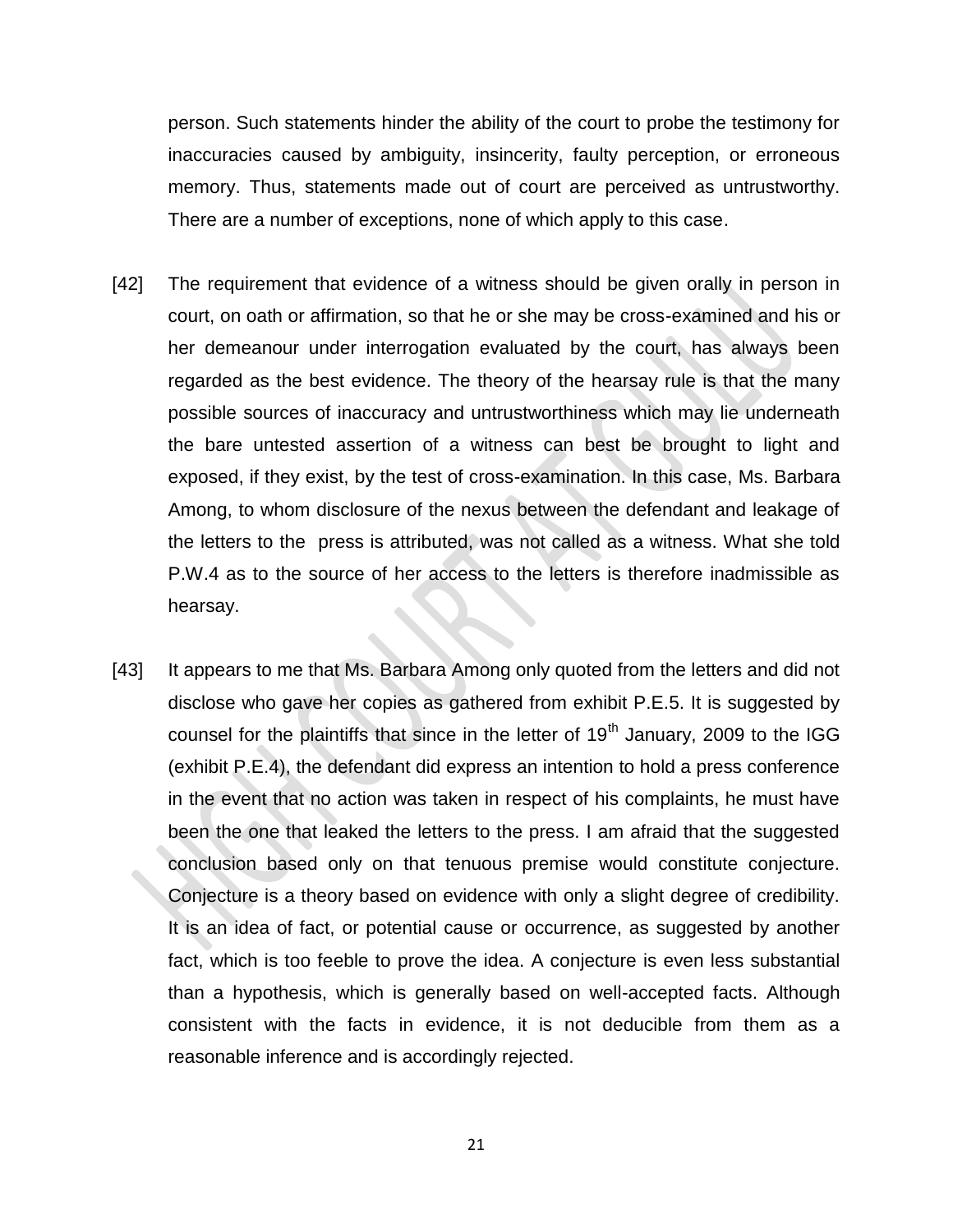- [44] That done, there is no evidence to show that publication of the letters to the press was as a result of a failure of the defendant to do something he was required to do or that that resulted in the material being published to a third party, or that he intended or knew that the letters would be communicated to the press, or was reckless or careless as to such communication occurring as a result of his conduct. The defendant never intended nor contemplated that the letters would be read by persons other than the addressees. It was not the natural consequence of his writing and addressing the letters in the way he did that they would end up with the press. The act of whoever delivered the letters to the press was not a completion of what was from the very beginning the intention of the defendant. There was thus a break in the chain of transmission between the writing and final delivery of the letters beyond their intended destination, and eventually to the press. When letters addressed to different persons and without the fault of the author, end up in the hands of third parties in circumstances never contemplated by the author, the author cannot be held responsible. The author will be found negligent only if the resultant publication is reasonably foreseeable taking into account all relevant circumstances or is a natural and probable result of his actions, which it is not in the instant case.
- [45] I therefore find that the defendant did not publish the letters containing the defamatory words to the press. He only published them to the office of the Inspector General of Government, the Minister of Local Government, the Permanent Secretary to the Ministry of Local Government, the Resident District Commissioner of Pader District, the Chief Administrative Officer of Pader District Local Government, the Attorney General of Uganda and the Chairman of the Local Government Accounts Committee of Parliament.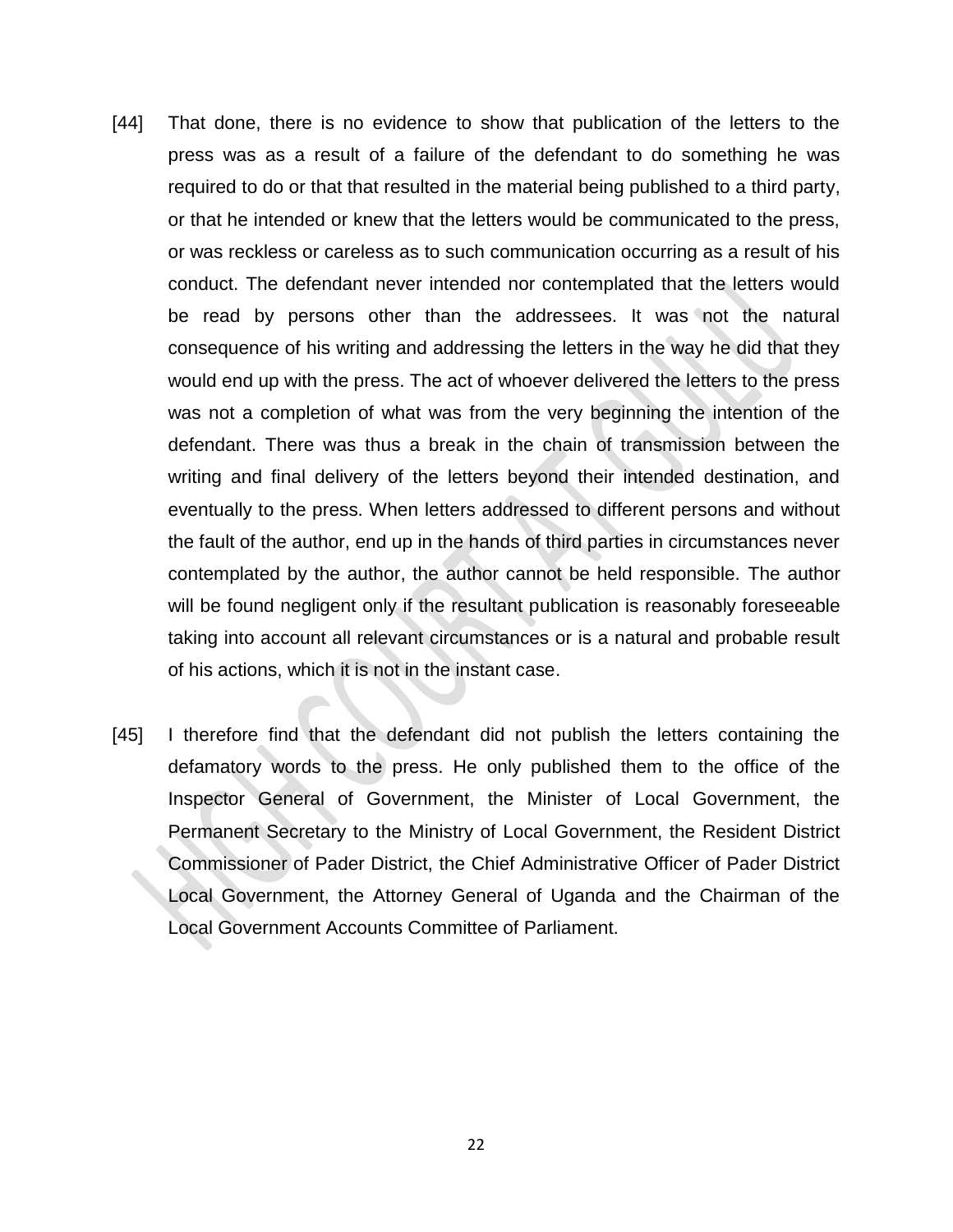# **Second issue;** if so, whether the statements are privileged. **Fourth issue;** whether the statements were malicious.

- [46] The above two issues too are intertwined and therefore will be considered concurrently. There are occasions and circumstances when speaking ill of a person or uttering or writing words defamatory is not regarded as defamatory in law and for the reason that public interest demand it. It is regarded sometimes right and in the interest of the public that a person should plainly state what he honestly believes about a certain person and speak out his mind fully and freely about him. Such occasions are regarded as privileged and even when the statement is admitted or proved to be erroneous, its publication will be excused on that ground. A privileged occasion is one where the person who makes a communication has an interest, or a duty, legal, social or moral, to make it to the person to whom it is made and the person to whom it is so made has a corresponding interest or duty to receive it (see *Adam v. Ward [1971] AC 309*). This reciprocity is essential. Both these conditions must exist in order that the occasion may be privileged.
- [47] Qualified privilege operates only to protect statements which are made without malice (i.e., spitefully, or with ill-will or recklessness as to whether it was true or false). According to *Gatley on Libel and Slander* (p 328 para 14.4), the main classes of statements which come under the defence of qualified privilege at common law are:-
	- 1. statements made in the discharge of a public or private duty;
	- 2. statements made on a subject matter in which the defendant has a legitimate interest;
	- 3. statements made by way of complaint about those with public authority or responsibility;
	- 4. reports of parliamentary proceedings;
	- 5. copies of or extracts from public registers;
	- 6. Reports of judicial proceedings.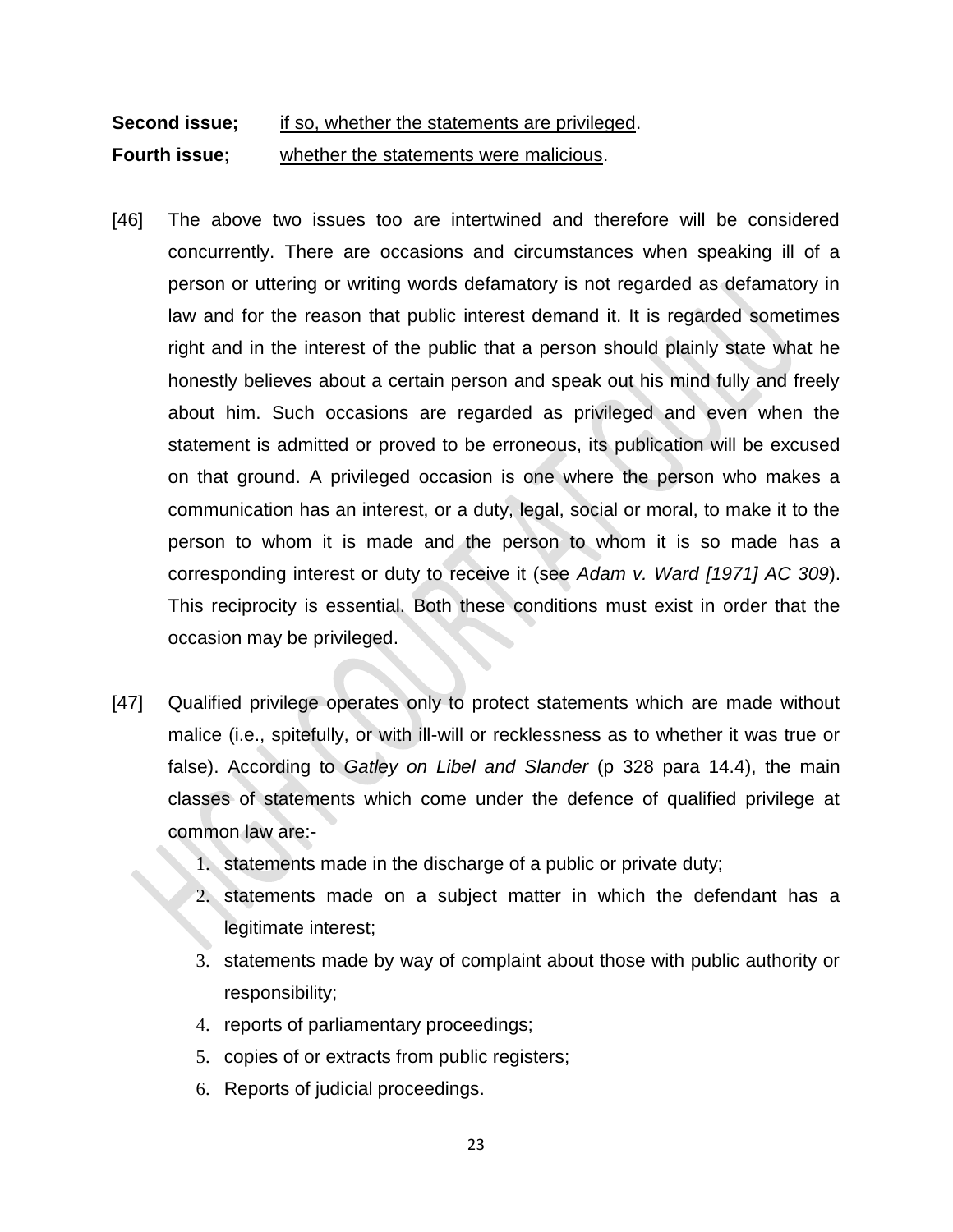- [48] The House of Lords in *Reynolds v. Times Newspapers Ltd [2001] 2 AC 127, 205* required multiple factors to be considered when deciding whether defendants have established privilege, with Lord Nicholls listing 10 illustrative factors; -
	- 1. The seriousness of the allegation. The more serious the charge, the more the public is misinformed and the individual harmed, if the allegation is not true.
	- 2. The nature of the information, and the extent to which the subject matter is a matter of public concern.
	- 3. The source of the information. Some informants have no direct knowledge of the events. Some have their own axes to grind, or are being paid.
	- 4. The steps taken to verify the information.
	- 5. The status of the information. The allegation may have already been the subject of an investigation which commands respect.
	- 6. The urgency of the matter. News is often a perishable commodity.
	- 7. Whether comment was sought from the plaintiff. An approach to the plaintiff will not always be necessary.
	- 8. Whether the article contained the gist of the plaintiff's side of the story.
	- 9. The tone of the article. A newspaper can raise queries or call for an investigation. It need not adopt allegations as statements of fact.
	- 10. The circumstances of the publication, including the timing.
- [49] The defence seeks to protect defamatory material of public importance where defendants have published responsibly, irrespective of the material's truth or falsity. It is not defamation to prefer in good faith an accusation against any person to any of those who have lawful authority over that person with respect to the subject-matter of accusation provided it is done in good faith. The person alleging in good faith must establish the fact that before making any allegations he had made an inquiry and necessary reasons and facts given by him must indicate that he had acted with due care and attention and that he was satisfied about the truth of the allegation.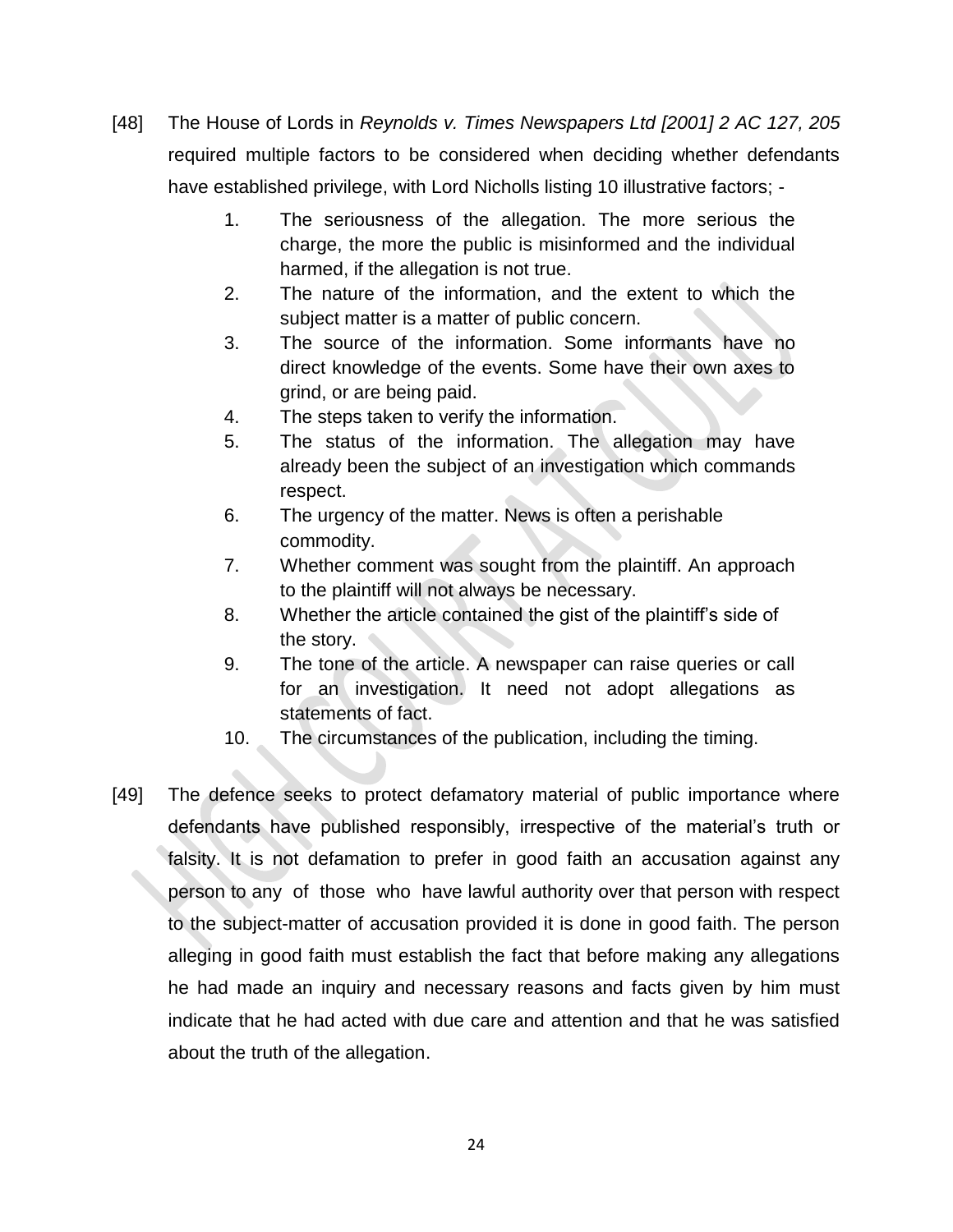- [50] In the instant case, the defendant was at the material time Chairman of Pader District Local Government. His communications were about perceived financial mismanagement of public funds and as such he had a duty in communicating to the Inspector General of Government, the Minister of Local Government, the Permanent Secretary to the Ministry of Local Government, the Resident District Commissioner of Pader District, the Chief Administrative Officer of Pader District Local Government, the Attorney General of Uganda and the Chairman of the Local Government Accounts Committee of Parliament such matters as are detrimental to the interest of the District Local Government. The addresses of the correspondences had legitimate interest in receiving information on any matters which might be detrimental to the interest of the District Local Government. In those circumstances, the requisite duty to communicate the information and the reciprocal interest to receive it was adequately established. The letters were therefore published on a privileged occasion.
- [51] Once qualified privilege is established, even when it is demonstrated that the publication is based upon facts and statements which are not true, the defendant is not liable unless the plaintiff establishes that the publication was made by the defendant with reckless disregard for truth. The defendant is protected even though his language was violent or excessively strong if, having regard to all the circumstances, he might honesty and on reasonable grounds have believed that what he uttered was true and necessary for his purpose, even though in fact it was not so (see *Adam v. Ward 119171 A.C. 309 at 339*). In such cases, it is enough for the defendant to prove that he acted after a reasonable verification of the facts; it is not necessary for him to prove that what he has written is true. But where the publication is proved to be false and actuated by malice or personal animosity, the defendant would have no defence and would be liable for damages. The defence of qualified privilege therefore can be assailed if the defendant was actuated by an improper motive that is to say by "express malice" (see Lopes C.J. in *Royal Aquarium and Summer and Winter Garden Society Ltd. v. Parkinson [1892] 1 Q.B. 431 at p.454*).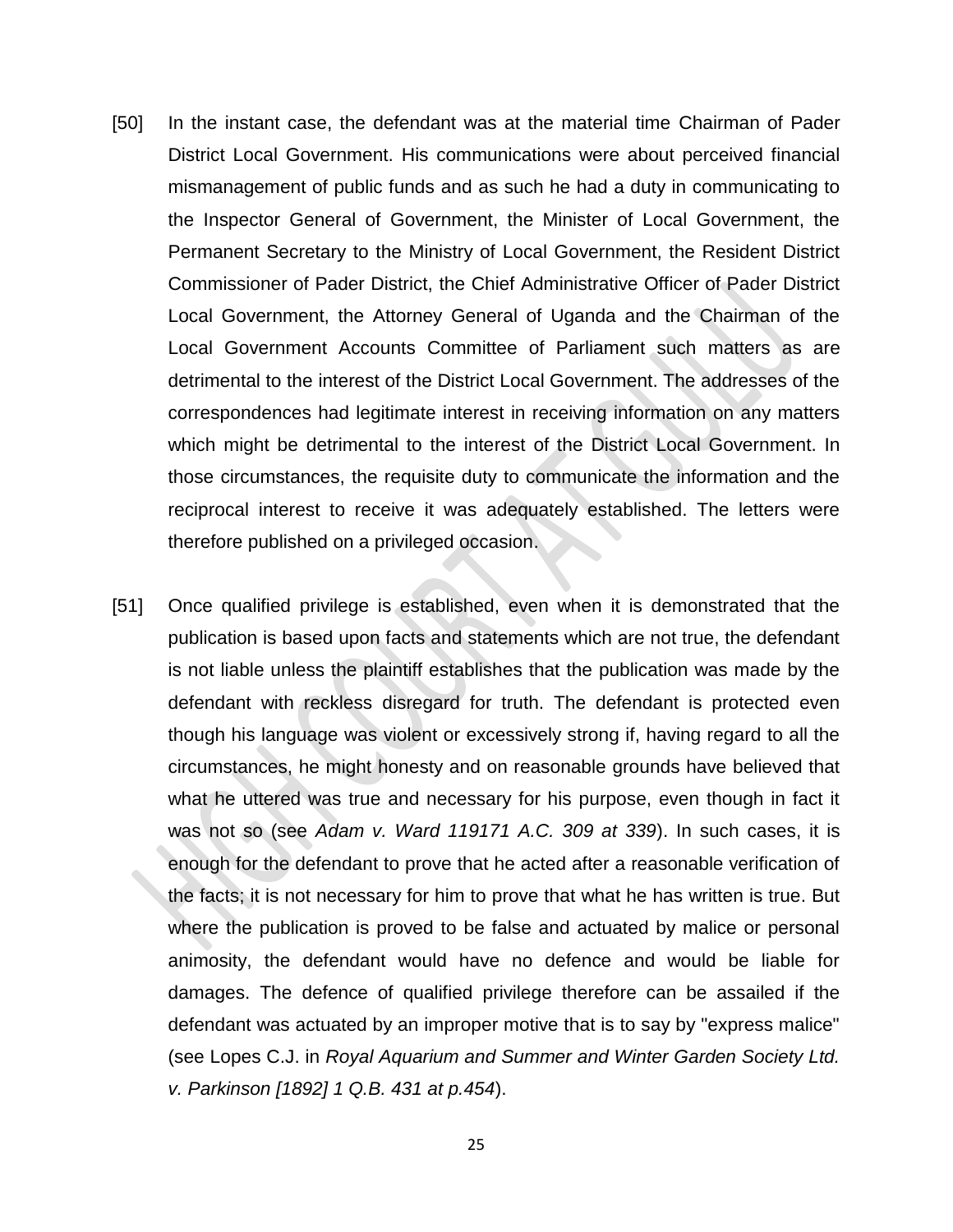- [52] Whereas it was for the defendant to prove that the occasion was privileged, once he did that, his bona fides had to be presumed (see *Janoure v. Delmege (1891) A. C. 73 at 79*. The burden then shifted to the plaintiffs to show express malice (see *Clark v. Molyneux (1877) 3 Q.B.D. 237*). But until then, the plaintiffs had no such burden. Express malice, unlike legal malice, is never presumed; it must be proved as a fact. Malice in law, which is presumed in every false and defamatory statement, stands rebutted by a privileged occasion. In such a case, in order to make a libel actionable, the burden of proving actual or express malice is always on the plaintiff.
- [53] Malice, which is of the essence of libel, is presumed from defamatory words. Privilege destroys that presumption. But the place of the implied malice which is gone by establishment of the qualified privilege may be taken by express malice which may be proved. It may be proved either extrinsically or intrinsically of the document and such words in the document are apt as evidence (see *Adam v. Ward [1917] AC 309, [1917] All ER 151*). The motive of the defendant becomes material where privilege is established and the burden has shifted to the plaintiff to show actual malice. Improper motive is the best evidence of malice. Malice in this sense means making use of a privileged occasion for an indirect or improper motive. Such motive can be inferred from evidence regarding the defendant's state of mind. If the defendant did not believe in the truth of what he stated, that fact is conclusive evidence of express malice, for no man can legitimately claim privilege if what he stated was a deliberate and injurious falsehood about another.
- [54] In one sense, malice is about the attitude of the defendant toward the plaintiffs. In that sense, malice means personal hostility, animosity, ill will, bad motive, dislike, bias, or bad faith. In that sense it means the intentional commission of a wrongful act, without justification, with the intent to cause harm to another. The defendant would be found to have made the statements with "express malice" if he acted with knowledge that the statement was false or with reckless disregard of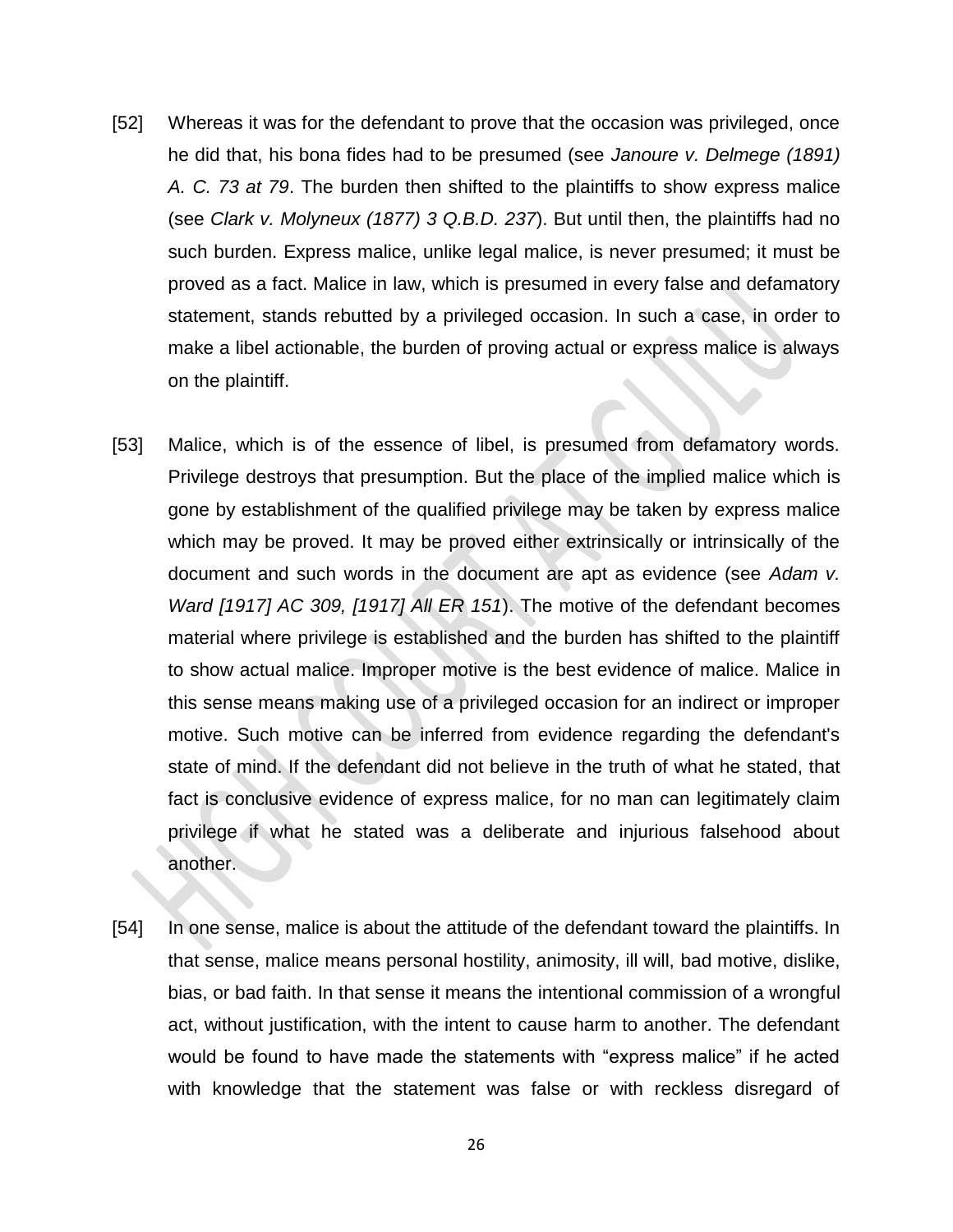whether it was false or not. Evidence of inadequate investigation would show intent to inflict harm through falsehood. Such evidence would suggest that, because of his bias, the defendant knowingly or recklessly avoided the truth by performing an inadequate investigation. Deliberate or reckless falsity is evidence of express malice.

- [55] In another sense, malice is about the attitude of the defendant toward the veracity of his statements concerning the plaintiffs. In that sense, the term does not necessarily imply personal hatred, a spiteful or malignant disposition or ill feelings of any nature, but rather, it focuses on the mental state which is in reckless disregard of the law in general and of the legal rights of others. Malice is present if the acts were done in the knowledge that the statement is invalid and with knowledge that it would cause or be likely to cause injury. It also exists if the acts were done with reckless indifference or wilful blindness to that invalidity and that likely injury.
- [56] Malice is presumed to exist, in law, when there is intention to bring disrepute or knowledge that the matter in question could bring disrepute to a person. Five important considerations must be kept in mind while establishing good faith and bona fides; - a. the circumstances under which the letter was written; b. whether there was any malice; c. whether the plaintiff made any inquiry before he made the allegations; d. whether there are reasons to accept the version that he acted with care and caution; and e. whether there is preponderance of probability that the plaintiff acted in good faith.
- [57] The motive of the defendant becomes material where privilege is established and the burden has shifted to the plaintiff to show actual malice. Improper motive is the best evidence of malice. Malice in this sense means making use of a privileged occasion for an indirect or improper motive. Such motive can be inferred from evidence regarding the defendant's state of mind. If the defendant did not believe in the truth of what he stated, that fact is conclusive evidence of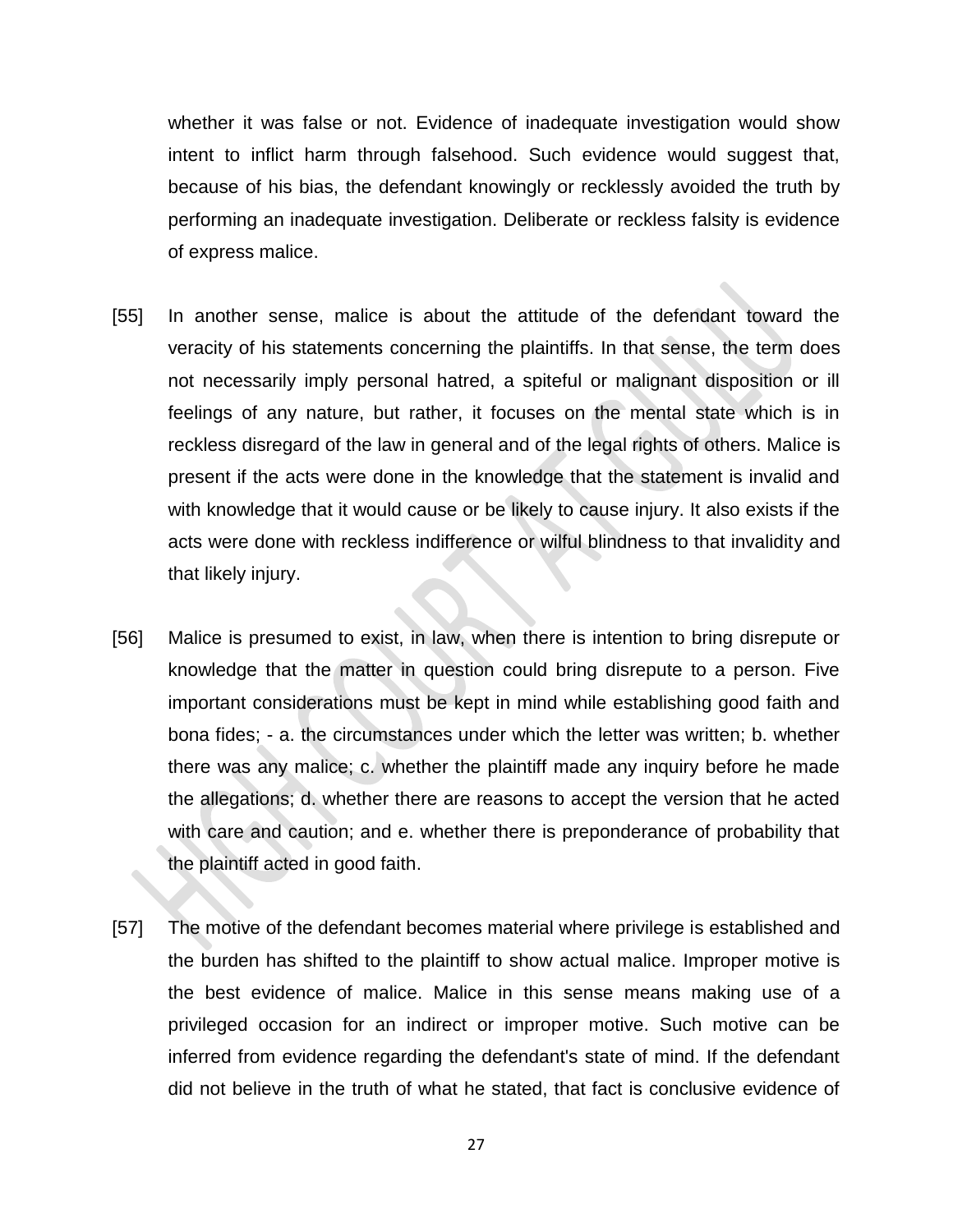express malice, for no man can legitimately claim privilege if what he stated was a deliberate and injurious falsehood about another.

- [58] Such malice can be proved in a variety of ways, inter alia; (i) by showing that the author did not honestly believe in the truth of these allegations, or that he believed the same to be false; (ii) or that the author was moved by hatred or dislike, or a desire to injure the subject of the libel and is merely using the privileged occasion to defame (See *Watt v. Longsdon, [1930] 1 KB 130* and the observations of Greer, L. J. at p. 154) and (iii) by showing that out of anger, prejudice or wrong motive, the author casts aspersions on other people, reckless whether they are true or false (See observations of Lord Esher, M. R. in *Royal Aquarium and Summer and Winter Gardens Society v. Parkinson, (1892) 1 QBD 431 at p. 444*). Reckless publication of untrue defamatory matter without caring whether what is said was true or not would be treated as a deliberate lie and would thus be evidence of malice.
- [59] In *Adam v. Ward [1917] AC 309, [1917] All ER 151* Lord Dunedin closely considered the question of a communication published on a privileged occasion. At pp. 326, 327, he observed as follows:

What now is the situation? You have a communication issued on a privileged occasion and in that communication are used words which are in themselves defamatory. What test is to be applied? On the one hand it is said that, the occasion being privileged, the whole document is privileged, but that if in the document you find parts which are not really necessary to the fulfillment of the particular duty or right which is the foundation of the privilege on the occasion, then these parts may be used as evidence of express malice. In other words, it stands thus: Malice, which is of the essence of libel, is presumed from defamatory words. Privilege destroys that presumption. But the place of the implied malice which is gone may be taken by express malice which may be proved. It may be proved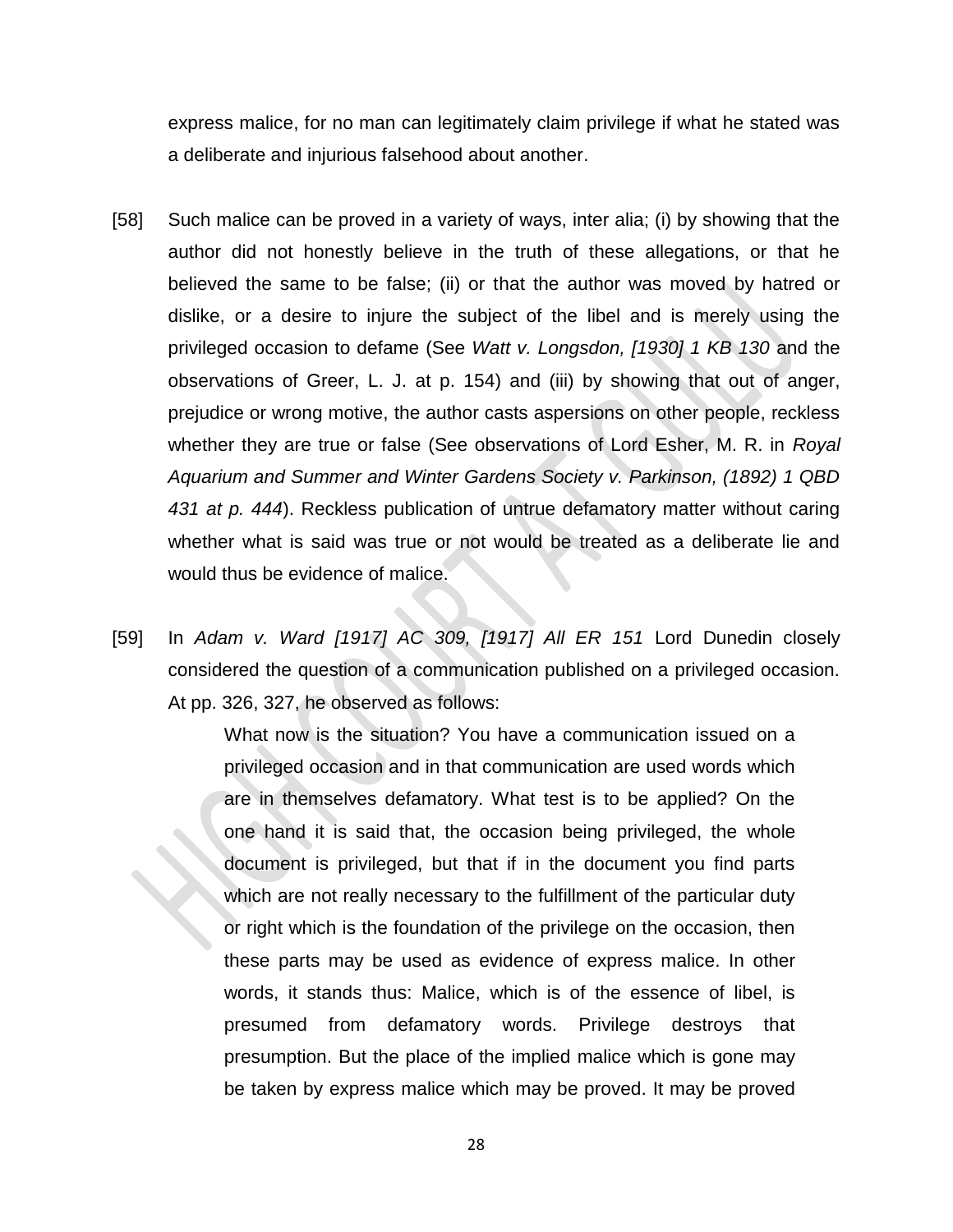either extrinsically or intrinsically of the document and such words in the document are apt as evidence.

- [60] Although a person making a communication on a privileged occasion is not restricted to the use of such language merely as is reasonably necessary to protect the interest or discharge the duty which is the foundation of his privilege and will be protected, even though his language should be violent or excessively strong, if, having regard to all the circumstances of the case, he might have honestly and on reasonable grounds believed that what he wrote or said was true or necessary for the purpose of his vindication, though in fact it was not so, if anything is found in the thing published which is not reasonably appropriate to that duty or right, then privilege cannot extend to that.
- [61] It was argued by counsel for the defendant that the intention of the defendant was to cause an investigation into the financial affairs of the District, but it is wellsettled that the fact that the defamatory publication might have been calling for an inquiry or investigation is no defence (See *"Truth" (N.Z.) Ltd. v. Holloway [1960] 1 W.L.R. 997, P.C*). The desire to injure the plaintiff was shown to be the dominant motive for the defendant's defamatory on account of the fact that he and his Council, acted impulsively and illogically and perhaps irrationally in arriving at the belief he did that the plaintiff was involved in the theft.
- [62] "Malice" means that the defamatory statement was made for some ulterior purpose and was not the "honest communication" that qualified privilege is intended to protect. The existence of malice may be inferred by showing that the defendant knew the imputations or meanings of their statement were not true (or did not care if they were true or false). This is because a person who knowingly makes a statement with false imputations is unlikely to have a proper purpose. The defendant's negligence in not checking the truth of their statement does not amount to malice, unless such negligence amounts to reckless indifference to the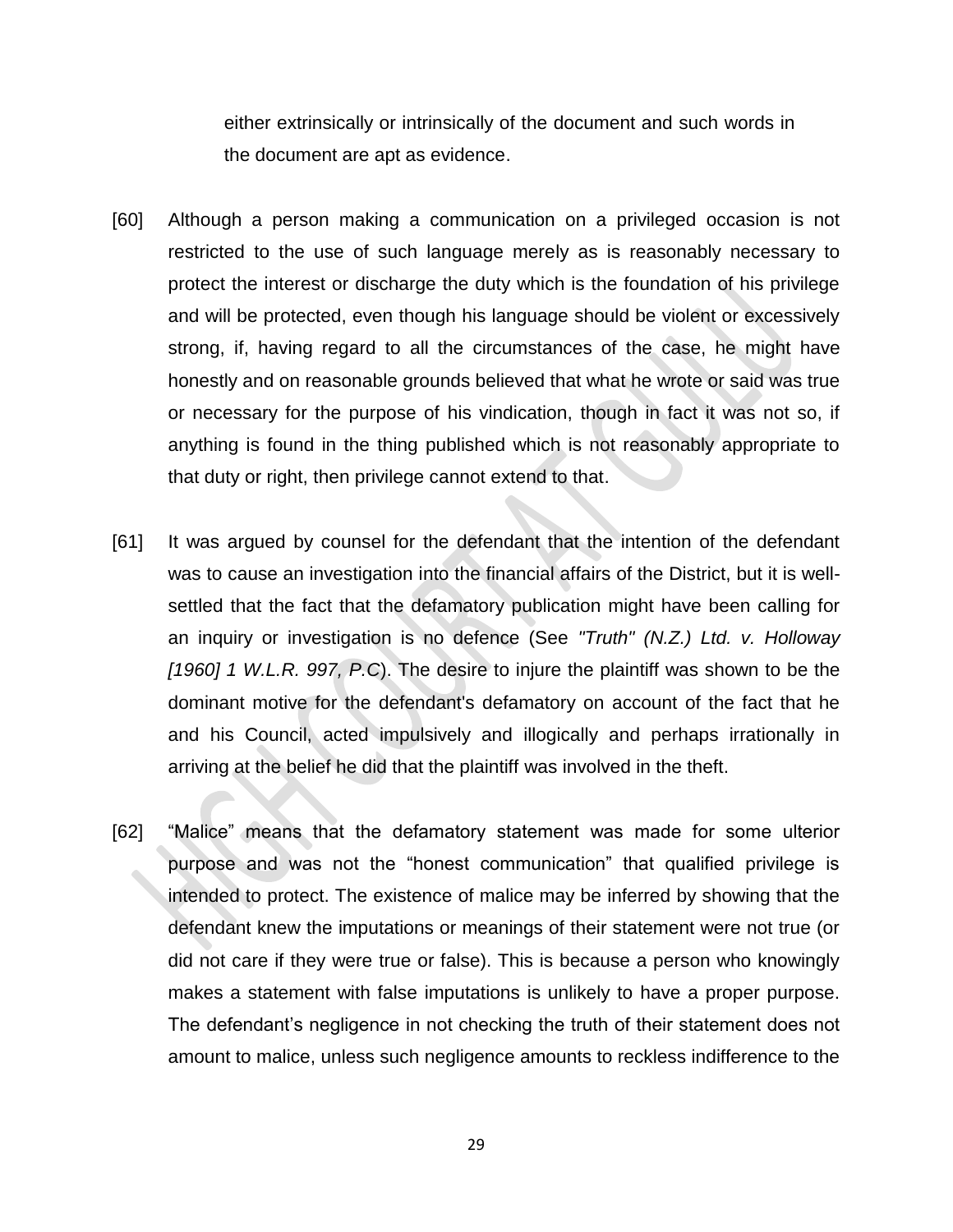truth. Intending to cause harm to someone is an "improper purpose", and is therefore usually considered to be malicious.

[63] Malice will be readily inferred when the author of defamatory material willfully and recklessly fails to make such inquiries as an honest and reasonable person in the circumstances would have made before writing the impugned material. In *Royal Brunei v. Tan [1995] 2 AC 378* Lord Nicholls said that an honest person does not:

> Deliberately close his eyes and ears, or deliberately not ask questions, lest he learn something he would rather not know, and then proceed regardless....Acting in reckless disregard of others' rights or possible rights can be a tell-tale sign of dishonesty. An honest person would have regard to the circumstances known to him, including the nature and importance of the proposed transaction, the nature and importance of his role, the ordinary course of business, the degree of doubt, the practicability of the trustee or the third party proceeding otherwise and the seriousness of the adverse consequences to the beneficiaries. The circumstances will indicate which one or more of the possible courses should be taken by an honest person. He might, for instance, flatly decline to become involved. He might ask further questions. He might seek advice, or insist on further advice being obtained.

[64] Akin to the defence of qualified privilege is that of qualified immunity provided for by section 173 (a) of *The Local Government Act*. By virtue of that section, no act, matter or thing done or omitted to be done by any member of a local government or administrative council or a committee of a council, may, if that act, matter or thing was done or omitted in good faith in the execution of a duty or under direction, render that member or person, personally liable to any civil action claim or demand. Qualified immunity insulates governmental officials from liability for civil actions arising from discretionary conduct taken under the colour of law, as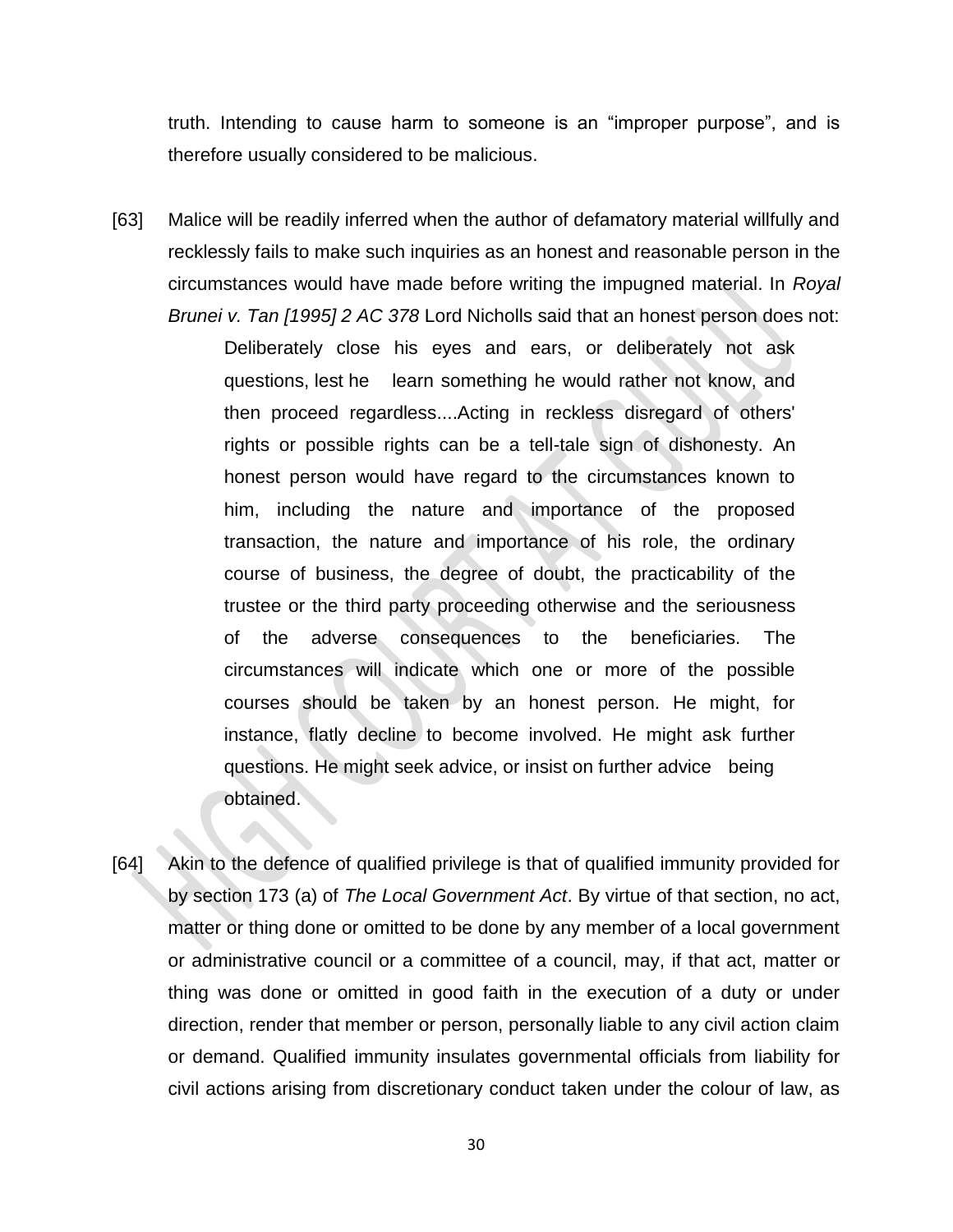long as their conduct does not violate clearly established rights of which a reasonable person in their position would have known.

- [65] In order to take benefit of a qualified immunity of this nature, common law requires a defendant to prove that his or her conduct in making the publication was "reasonable in all the circumstances of the case." To establish reasonableness, a defendant must generally establish that he or she had reasonable grounds to believe the publication was true, that he did not believe the publication was false, and that he or she had made proper inquiries to verify the information published. In *Lange v. Australian Broadcasting Corporation (1997) 189 CLR 520, 574*, the High Court of Australia stated that as a general rule, the defendant's conduct in publishing defamatory matter will not be reasonable unless the defendant "had reasonable grounds for believing that the imputation was true, took proper steps, so far as they were reasonably open, to verify the accuracy of the material and did not believe the imputation to be untrue." In the context of a suit for defamation, malice is constituted by publishing a statement while either; (a) knowing that it is false; or (b) acting with reckless disregard for the statement's truth or falsity.
- [66] Section 173 of *The Local Governments Act* confers a qualified immunity against personal civil liability for acts and omissions done "in good faith." Just like qualified privilege, qualified immunity is a conditional defence. It affords immunity to those alone who use the official position for the purpose which the law deems of sufficient social importance to defeat the countervailing claim to protection of reputation. In other words the immunity is forfeited by the abuse of the occasion. It will not be availed if it appears that the defendant was, in fact, "actuated solely or predominantly by a wrong or indirect motive" (see *Webster v. Lampard (1993) 177 CLR 598, 606* (Mason CJ, Deane and Dawson JJ), citing *Trobridge v. Hardy (1955) 94 CLR 147, 162* (Kitto J). A deliberate intention to do wrong (actual malice) dispels both defences of qualified privilege and qualified immunity.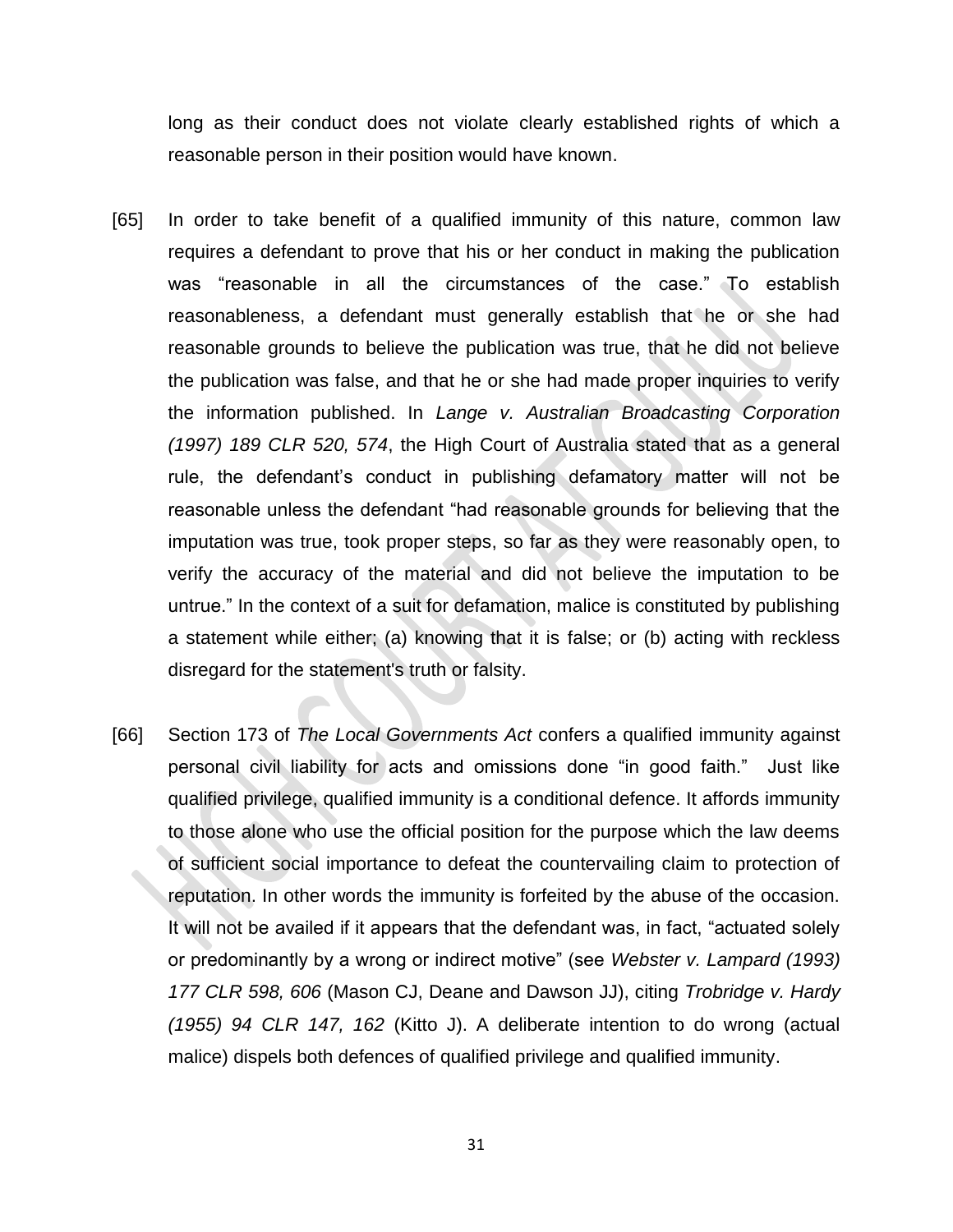- [67] The "actual malice" standard focuses on the defendant's actual state of mind at the time of publication. The standard is not measured by what a reasonable person would have published or investigated prior to publication. Instead, the plaintiff must produce evidence proving on the balance of probabilities that the defendant actually knew the information was false or entertained serious doubts as to the truth of his publication. In making this determination, the court will look for evidence of the defendant's state of mind at the time of publication and will examine the steps the defendant took in researching, editing, and fact checking his or her material. It is generally not sufficient, however, for a plaintiff to merely show that the defendant didn't like him or her, failed to contact him or her for comment, knew that he or she had denied the information, relied on a single biased source, or failed to correct the statement after publication. In other words, it has to be a deliberate false accusation made on someone to harm his or her reputation.
- [68] The defendant's actual state of mind at the time of publication can be discerned from the letter dated  $6<sup>th</sup>$  October, 2008 addressed to the Minister of Local government (exhibit P.E.2). In that letter, although the defendant called for an investigation into "the accumulated properties....houses in Pader, Kitgum, Lira, Gulu and Kampala...How did they find money to set up Radio Luo in Pader Town and where did they find money to build houses in towns mentioned above?" when he testified in his defence he stated that he never sought to confirm these allegations. This shows that at the time he wrote the letter, the defendant actually knew the information was false or entertained serious doubts as to the truth of that content, yet he never took steps to verify his suspicion. Indeed he did not present it as a suspicion but rather as an assertion of fact.
- [69] Determination of whether or not he wrote the letters in good faith basically turns on whether the defendant did everything reasonably necessary to determine whether the statements were true, including the steps the defendant took in researching, editing, and fact checking his material. The court will look for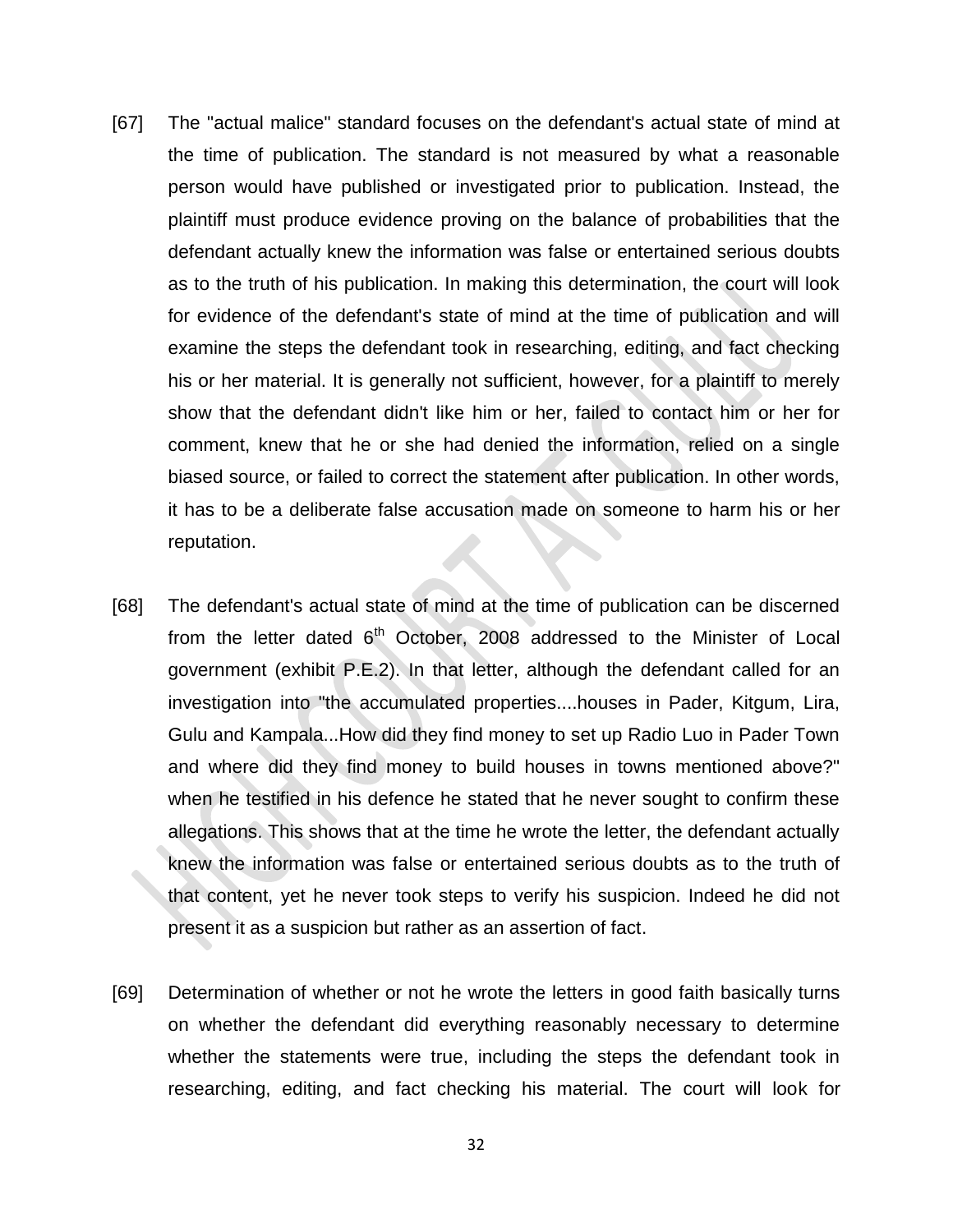evidence of the amount of research undertaken prior to publication; the trustworthiness of sources; attempts to verify questionable statements or solicit opposing views; and whether the defendant followed other good practices. He never presented any. He instead sought protection from that fact that it was a proper exercise of his discretion as the District Chairman. However, in *Roberts v. Hopwood [1925] AC 578, [1925] All ER 24* Lord Wrenbury said: "A person in whom is vested a discretion must exercise his discretion upon reasonable grounds. A discretion does not empower a man to do what he likes merely because he is minded to do so, he must in the exercise of his discretion do not what he likes but what he ought. In other words, he must, by use of his reason, ascertain and follow the course which reason directs."

- [70] In the instant case, the defendant failed to make any or any proper, inquiry of the facts or any steps to verify the information prior to publication, notwithstanding that he knew or ought to have known, the gravity of the allegations, indicating reckless disregard to whether the allegations in the letter were libellous. Although a statement need not be perfectly true, it should be substantially true in order not to be false. Slight inaccuracies of expression are immaterial if the defamatory statement is true in substance. In this case, what are contained in the defendant's letters are not slight inaccuracies but an entire distortion of facts. The statements therefore were not a fair, accurate, true, and impartial account of the state of affairs. There is evidence that the defendant leapt to a conclusions based on inadequate evidence and without making any inquiries.
- [71] On close scrutiny of his correspondences and testimony, it is apparent that the defendant's dominant motive was not to cause an investigation by the addressees of the letters. In the letter dated 25<sup>th</sup> November, 2008 addressed to IGG (exhibit P.E.3), he stated that "I beg anyone among those I have copied this letter, besides the IGG, to kindly tell me why James Penywii who I know by name and action against Pader should be allowed to continue with his pretentious acts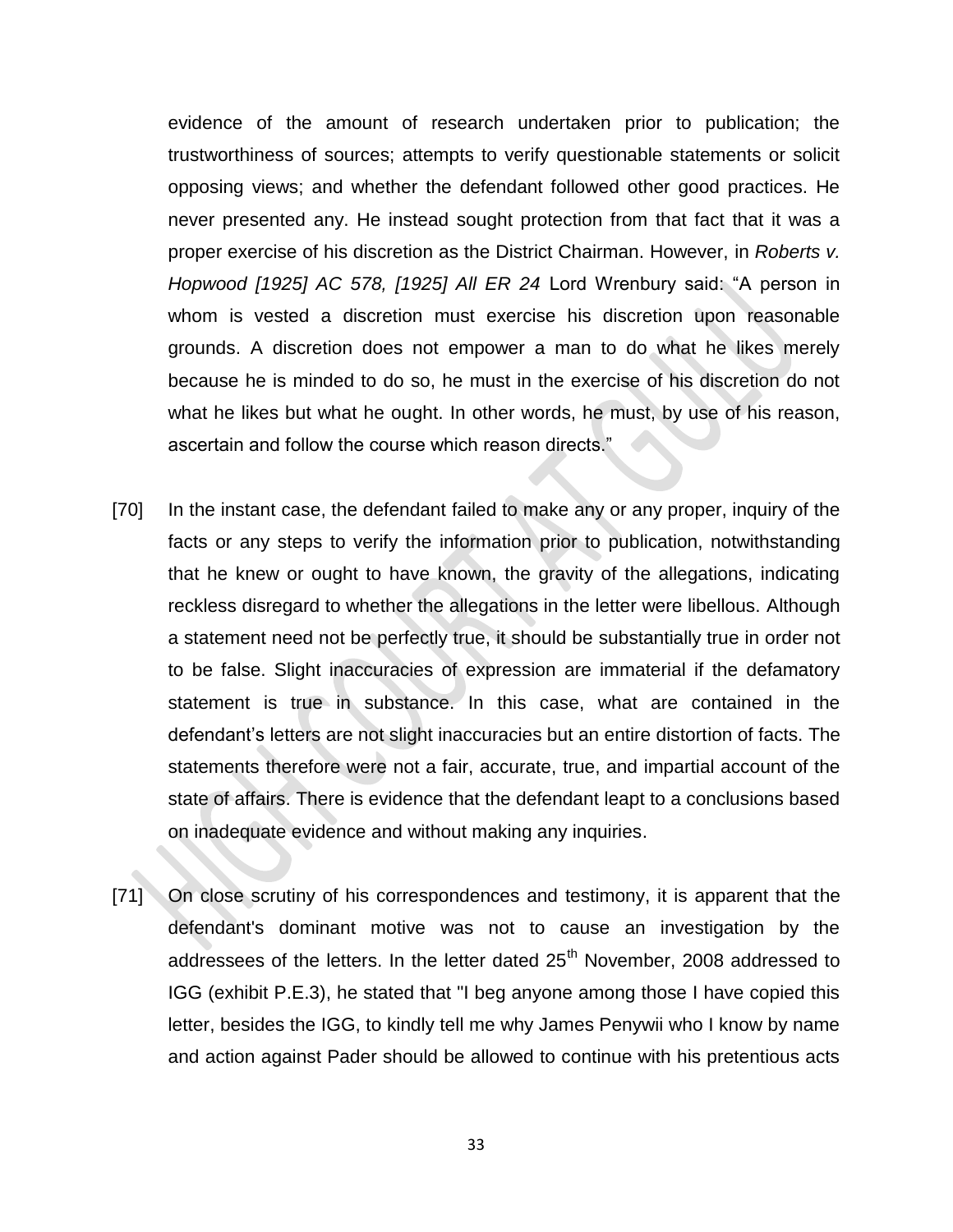against the district." These were deliberate false accusations made to oust the plaintiffs from dealings with the district and to harm the reputation of the plaintiffs.

[72] His conduct in assertions of fact without reasonable suspicion was indicative malice and intent to injure the plaintiffs. He had no personal knowledge of any facts and circumstances which he reasonably considered to be trustworthy information such as would in itself be sufficient to warrant a man of reasonable caution in the belief that the plaintiffs engaged in conduct he was accusing them of. His conduct demonstrates indifference to the truth or a wilful disregard of the importance of the truth of the statements he made. I therefore find that although the statements were made under privileged circumstances, the defendant cannot take benefit of that defence because he was motivated by actual malice.

## **Fifth issue;** whether the plaintiffs are entitled to the reliefs sought.

- [73] A person aggrieved by a defamatory statement is entitled to general damages for loss of reputation as a result of the defamatory statement. General damages are such as the law will presume to be the natural and probable consequences of the defendant's words or conduct. They arise by inference of law and need not, therefore be proved by evidence. If words have been proved to be defamatory of the plaintiff, general damages will always be presumed since all libel is actionable *per se*.
- [74] A person's reputation has no actual value, and the sum of be awarded in damages is therefore at large and the Court is free to form its own estimate of the harm taking into account all the circumstances (see *Khasakhala v. Aurali and Others [1995-98]1 E.A. 112*). General damages are to be determined and quantified, depending upon various factors and circumstances. Those factors are (i) the gravity of allegation, (ii) the size and influence of the circulation, (iii) the effect of publication, (iv) the extent and nature of claimant's reputation and (v) the behaviour of defendant and plaintiff.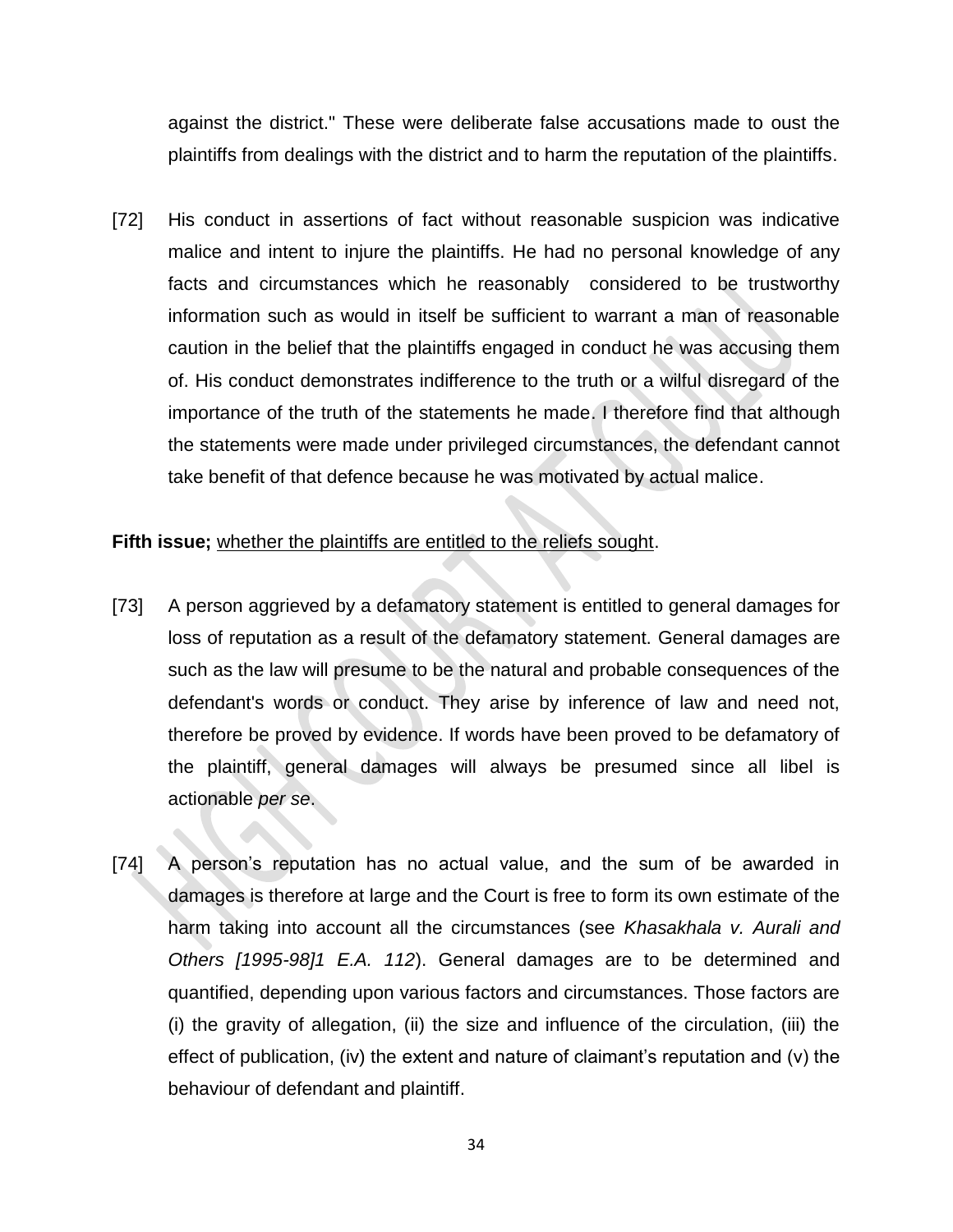[75] In *Kanabi v. Chief Editor Ngabo Newspaper and others*, the Supreme Court commented as follows;-

> It is not enough to consider the social status of the defamed person alone in assessing award of damages. It is necessary to combine the status with the gravity of or the seriousness of the allegations made against the Plaintiff. Anyone who falsely accuses another of a heinous crime should be condemned heavily on damages. Once an ordinary person is defamed seriously and is shunned by the public then it does not matter whether he or she is of high or low status.

- [76] In *David Kachontori Bashakara v. Kirunda Mubarak, H.C.C.S No. 62 of 2009*, general damages of Shs.45,000,000/= were awarded to a plaintiff who had been a public servant for a period of 33 years and had during the course of his service been to various parts of Uganda. He had a family of seven mature children and lots of friends in many parts of the country who were saddened and scandalized by the utterances complained of made in Lusoga, imputing a criminal offence (the words were "corrupt, thief, embezzler, unfit to hold public office") and broadcast in many parts of the country where the language is understood. He had as a result lost the Mayoral race in Mbarara.
- [77] In *Joseph Kimbowa Lutaaya v Francis Tumuheirwe H.C. Civil Suit No.862 of 2001*, general damages of shs 10,000,000/= were awarded to a plaintiff, a manager with Allied Bank, in respect of a defamatory memo written by the defendant to the Permanent Secretary to the Treasury explaining the reasons why the plaintiff's wife had been suspended. In that memo the defendant alleged inter alia that the plaintiff while still working with the Standard Chartered Bank connived with his wife to steal shs.50,000,000/= (fifty million) and was as a result was dismissed from the Bank while his wife was dismissed from USAID. In that case the publication was made only once and there was no repetition. The publication did not capture a wide publicity.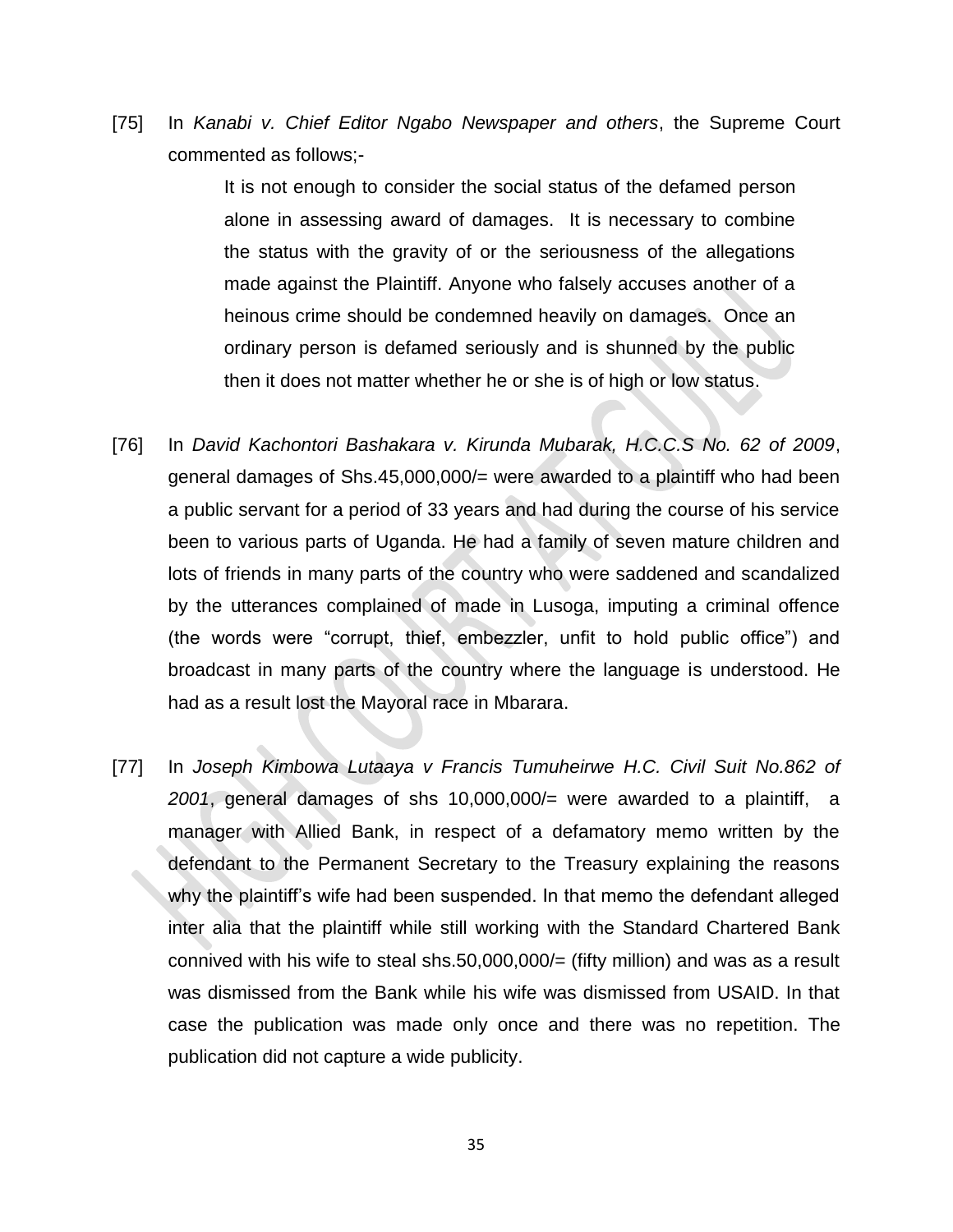- [78] In *Abu Bakr K. Mayanja v Tedi Seezi Cheeye and another, H.C. Civil Suit No. 261 OF 1992*, the plaintiff who by then a Minister of Justice and Constitutional Affairs and Attorney General, was awarded a sum of shs 2,000,000/= in general damages for libel for an article published by the defendants alleging that he was a confused "third deputy Prime Minister." The court observed that a plaintiff who puts himself in public life must expect public scrutiny of his conduct as a public figure. The established principle though is that the higher the Plaintiff's social status, the greater is the likely injury to his feelings by a defamatory publication about him and therefore the greater is the amount of damages awardable. The amount is enhanced where the publication is extensive and where the defendant acted maliciously in the publication. In that case, it was found that the circulation of the Newspaper was limited to Kampala, Jinja and few main towns in Western Uganda.
- [79] I have considered the gravity of the allegations. The plaintiffs were generally accused of financial impropriety; an attack upon the moral character of the first four plaintiffs, attributing to each of them disgraceful conduct, criminal conduct, dishonesty, untruthfulness, fraud, and lack of professionalism for the third plaintiff specifically; and with regard to the  $5<sup>th</sup>$  plaintiff its financial soundness and managerial integrity was attacked. I have also considered the multiplicity of the allegations made, their range in terms of each of the plaintiff's different aspects of life affected such as their social and professional lives, and the gravity of the accusations. The defamatory letters though were limited in circulation, to the addressees of the letters and the persons to whom copies were furnished.
- [80] On account of all those factors, I have made an assessment of what would be adequate compensation to each of the plaintiffs as general damages. Apart from third plaintiff, James Onying Penywii, the rest of the plaintiffs are only directly attacked in their business dealings. The third plaintiff James Onying Penywii is additionally attacked in his professional work. He is also the most disparaged. I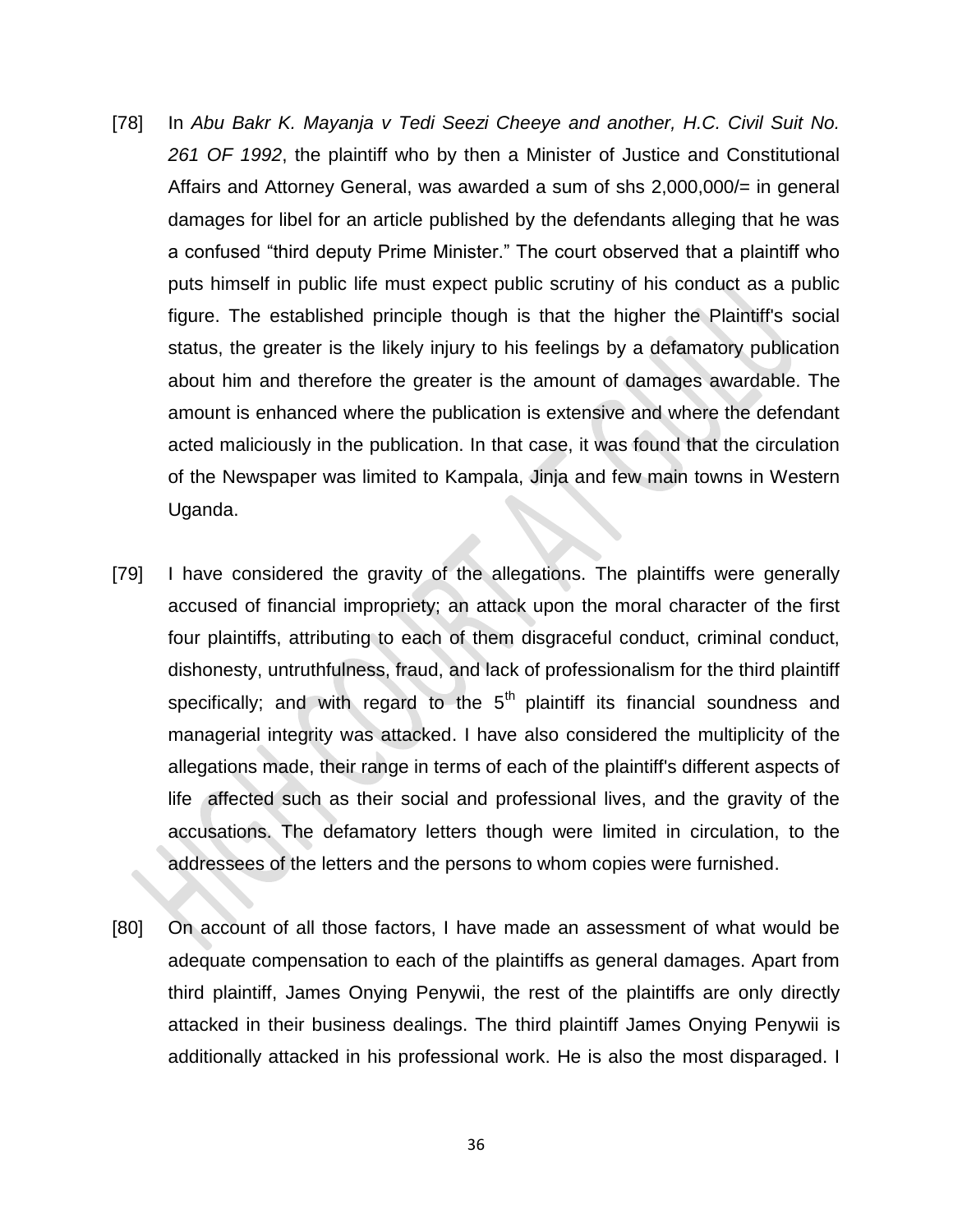also find that there is no proof of substantial impact on the business activities of the fifth plaintiff Best Services Co. Limited.

[81] I have also considered the claim of punitive damages. An award of this head of damages is typically justified by either of three reasons: (i) malice (a wrongful act committed intentionally to cause harm to someone else without just reason or excuse); wilful or wanton conduct (dangerous and reckless conduct committed purposefully without regard to consequences or the rights and safety of others); and (iii) fraud (intentional deception for personal gain or to intentionally damage another person). The rationale for awarding punitive damages is to dissuade the defendant from similar conduct in future where the defendant wilfully caused the harm or intended to gain some financial or other benefit from it. I find the deterrence element of awarding punitive damages to be speculative in this case and one that can be appropriately met by issuance of a permanent injunction. An award compensatory damages will fully and fairly compensate them.

## Order :

- [52] In the final result, judgment is entered for the plaintiffs against the defendant for; a) An award of General damages in the sum of;
	- i. Shs. 10,000,000/= to the first plaintiff Eng. Barnabas Okeny.
	- ii. Shs. 10,000,000/= to the second plaintiff Walter Okidi Ladwar.
	- $iii.$  Shs. 25,000,000/= to the third plaintiff James Onying Penywii.
	- iv. Shs. 10,000,000/= to the fourth plaintiff David Okidi.
	- shs. 5,000,000/= to the fifth plaintiff Best Services Co. Limited.
	- b) Interest on the above sums at the rate of 8% pa from the date of judgment until payment in full.
	- c) A permanent injunction restraining the defendant from further publication of defamatory material against any of the plaintiffs.
	- d) The costs of the suit.